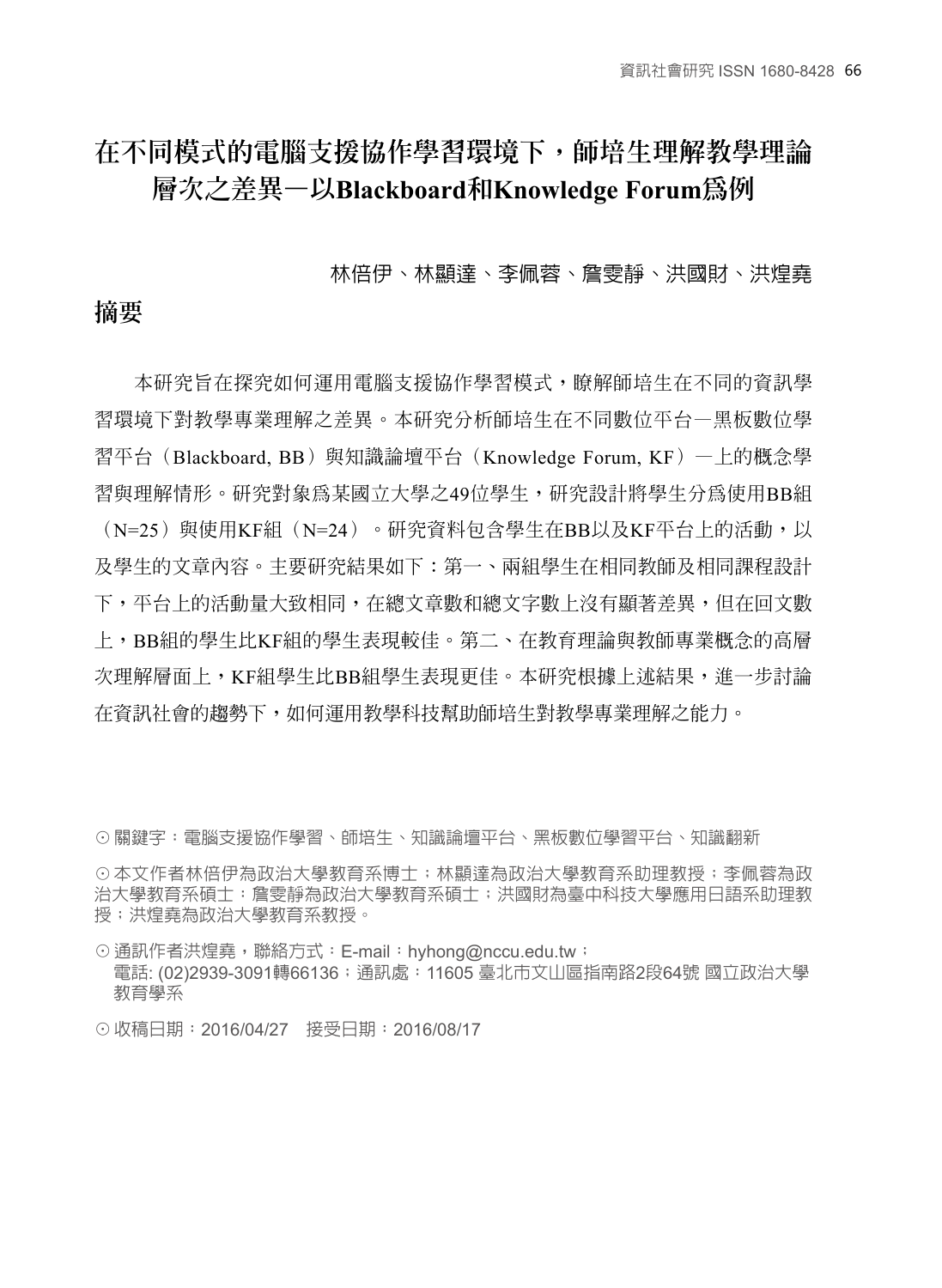# **Comparing the differences in teacher-education students' understanding of teaching capacity in two types of com-putersupported collaborative learning environments**

Pei-Yi Lin, Hsien-Ta Lin, Pei-Jung Li, Wen-Ching Chan, Guo-Tsai Hung, Huang-Yao Hong

### **Abstract**

This study compared the effects of two different computer-supported collabora-tive learning environments on teacher-education students' conceptual understanding of theories and expertise in teaching. Participants were 49 students who took a course titled "Integrating Instructional Theory and Practice" offered by a teacher ed-ucation program in a national university in Taiwan. The participants assigned to the experimental group used Blackboard  $(N=25)$  and those in the control group used Knowledge Forum  $(N=24)$ . The study employed a mixed-method design. Data sources include students' posts and activities recorded in the databases of BB and KF. One-way ANOVA was employed to compare the differences between students' online activities (e.g., number of notes posted). An open-coding procedure were adopted to analyze the content of student notes. The results show that: (1) more builton actives were observed in the BB group than in the KF group; (2) students in the KF group demonstrated higher levels of understanding of the relationship be-tween creative teaching theory and practice than those in the BB group did. Strate-gies for facilitating teacher-education students' teaching ability by means of the in-structional technologies in the information age are provided.

☉Keywords: computer-supported collaborative learning, teacher-education stu-dents, Knowledge Forum, Blackboard, knowledge building

☉Pei-Yi Lin is postdoctoral fellow in the Department of Education, National Chengchi University. The second author, Hsien-Ta Lin, is sssistant professor in the Department of Education, National Chengchi University. The third author, Pei-Jung Li, is a master in the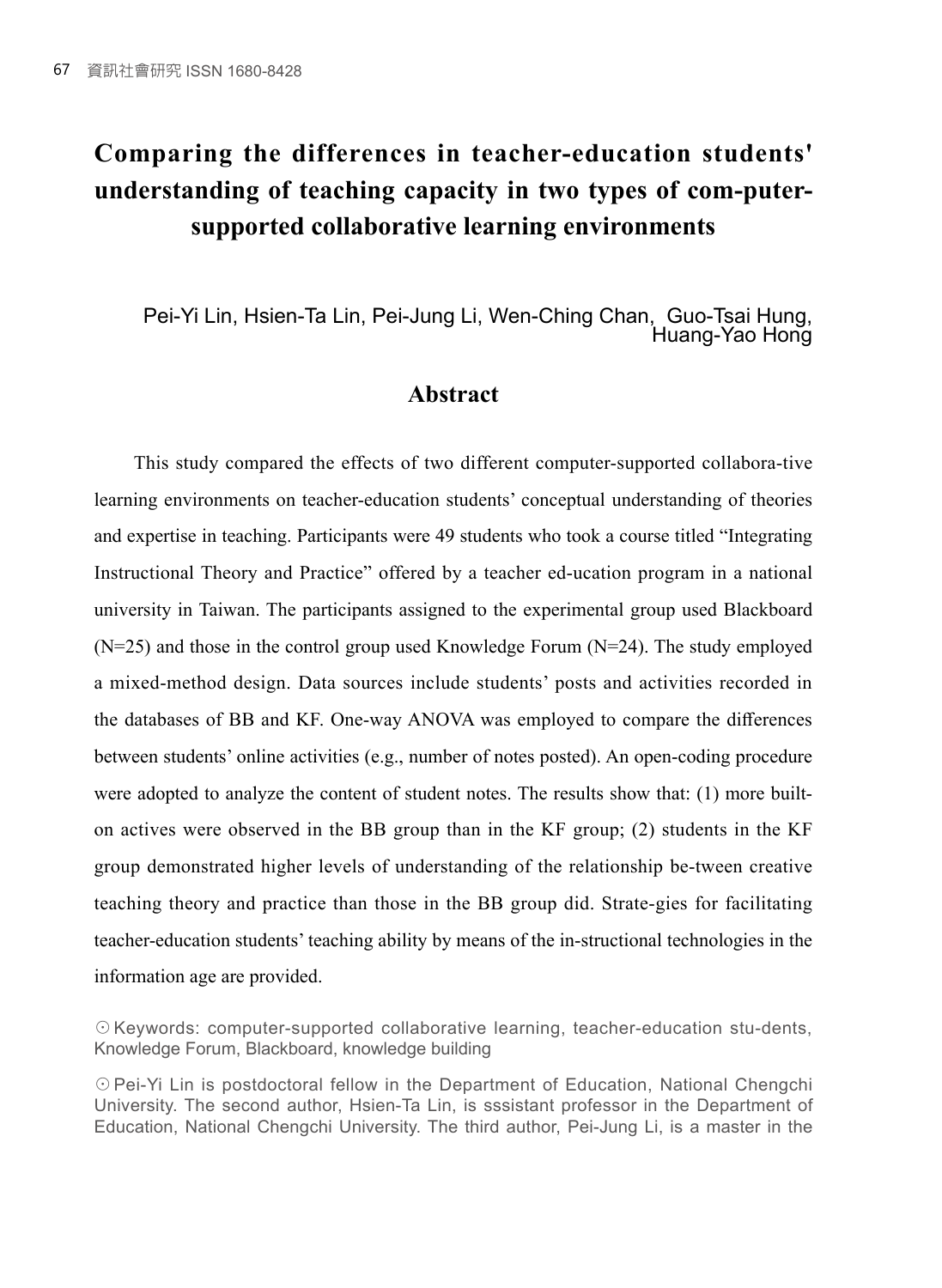Department of Education, National Chengchi University. The fourth author, Wen-Ching Chan, is a master in the Department of Education, National Chengchi University. The fifth author, Guo-Tsai Hung, is assistant professor in the Department of Japanese Studies, National Taichung University of Science and Technology. The sixth autour, Huang-Yao Hong, is corresponging author and professor, in the Department of Education, National Chengchi University.

☉E-mail: hyhong@nccu.edu.tw; Telephone: (02)2939-3091(66136); Fax: (02)29387717; Address: Department of Education, National Chengchi University, NO.64,Sec.2,ZhiNan Rd.,Wenshan District,Taipei City 11605,Taiwan (R.O.C)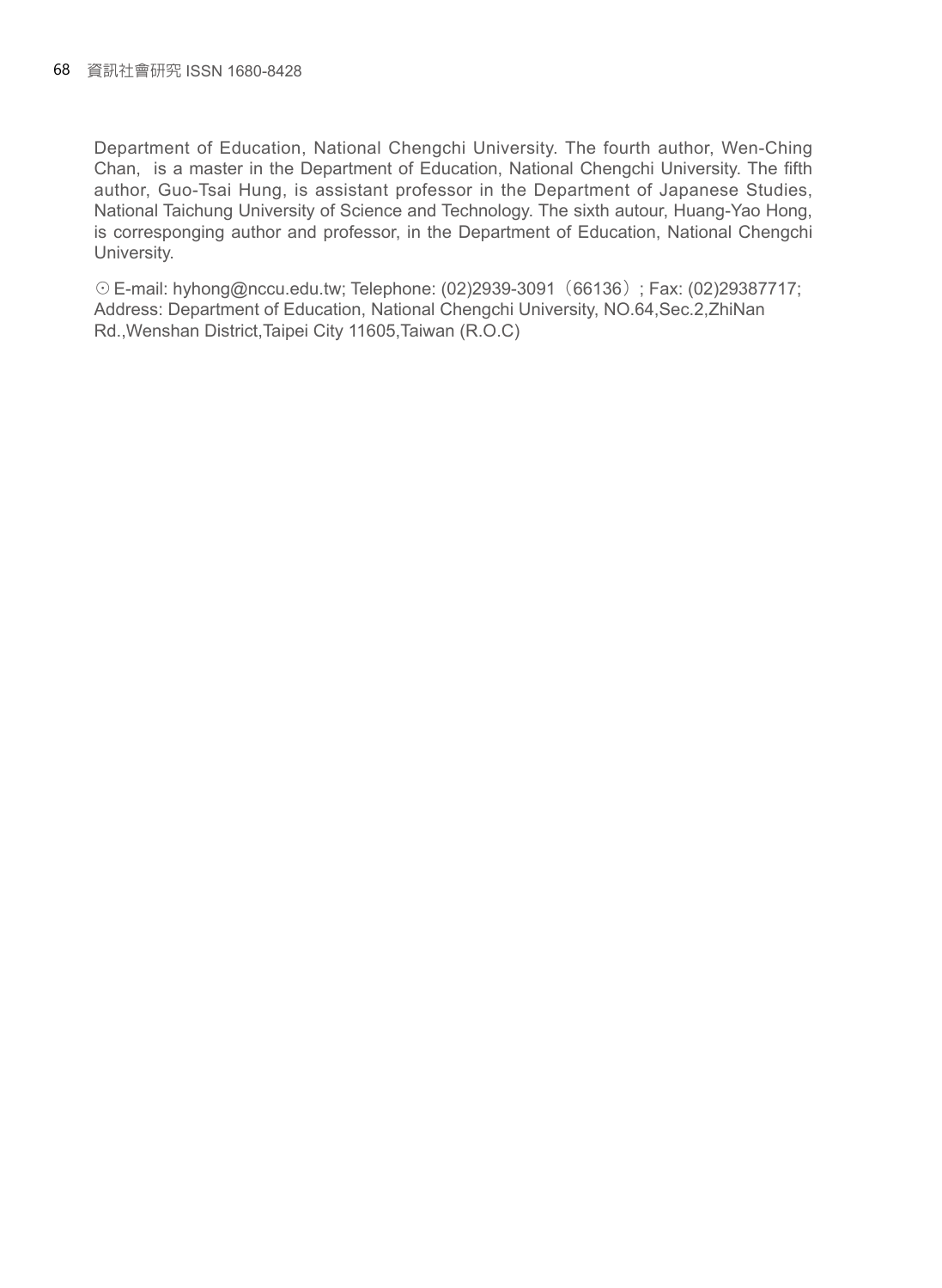# **壹、前言**

聯合國教科文組織在2014至2021年之間重要的教育策略中,提到資訊與通訊科技 (information and communication technology, ICT) 的重要性(UNESCO, 2014)。回溯 該組織於2005年的相關報告指出,網路與資訊科技成為發展趨勢。現代社會正朝向新 的知識時代邁進,為了培養資訊科技人才,資訊教育成為各國教育發展的重要項目, 尤其15歲至24歲的青少年為未來建立知識經濟社會的中流砥柱,培育具有科技與創新 能力的下一代尤為重要(UNESCO, 2005; 2014)。以美國為例,為提升教師將資訊融 入教學的專業能力,自1999年起每年投入達4億美元經費於「Preparing Tomorrow's Teachers To Use Technology Program」方案,且投入金額逐年增加,用以發展各項訓 練計畫與課程的重新規劃 (US Department of Education, 2005) 。除此之外,美國政 府也提出《數位教育白皮書》,運用科技來改善學習、運用科技來設計學習科技的 環境、運用科技讓學習者隨時隨地皆能學習、運用學習科技來增進STEM(science, technology, engineering, and mathematics) 教育 (NETP, 2010);美國並於2016推動的 國家教育科技計劃(National Education Technology Plan)從學習、教學、領導、評量 和設施五個面向來將科技融入數位教學中(OET, 2016)。

亞洲國家如香港與新加坡亦不遺餘力地推廣資訊科技教育。香港教育局從1998起 推行三期的「資訊科技教育策略」,並於2014年起推行第四期資訊科技教育策略。除 了硬體資訊設備外,旨在有效將資訊科技融入教學,以發展全人教育與終身學習的圖 像,培育學生資訊素養、主動學習、團隊協作、解決問題、創意與創新思維的能力, 並加強教師的資訊教育與教學技能(香港教育部,2015)。新加坡政府教育提出2009- 2014年進行「Third Masterplan for ICT in Education」提到學生應具備ICT能力如尋找 資訊、綜合理解資訊、對於他人所提出的想法給予回饋,並與同儕經由協作完成工作 (新加坡教育部,2015)。

我國教育部近年來將資訊教育列為重點發展項目。在中小學資訊教育白皮書中 (2008),計畫從2008∼2011年間達到以下目標:教師應用資訊科技進行教學數佔全 國中小學教師 的90%、中小學生人數與教學用電腦數量的比值達5:1、各縣市中小 學生家中擁有電腦比值與全國平均差距小於4%,以落實數位學習,希望藉由資訊教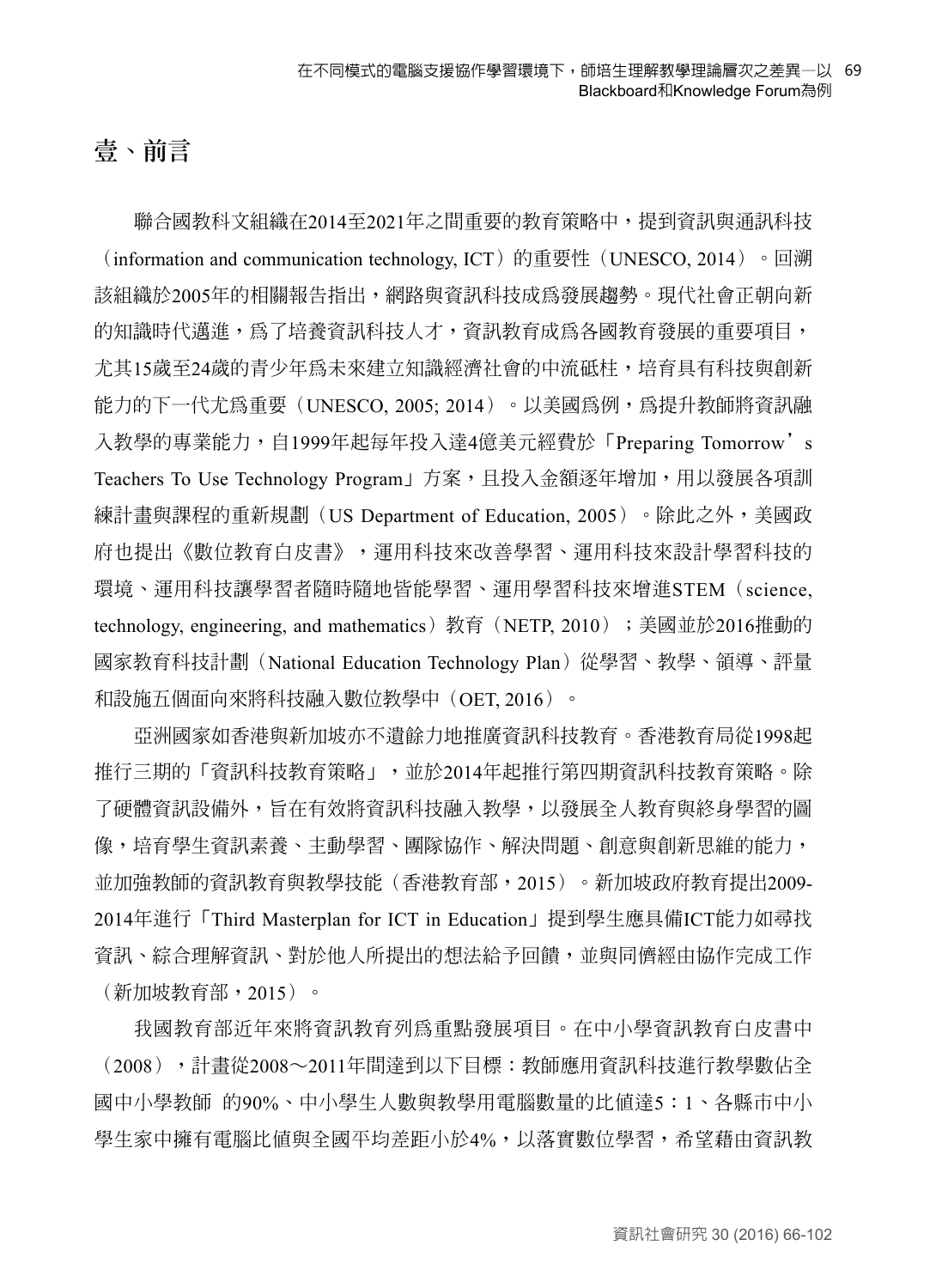資訊社會研究 Journal of Cyber Culture and Information Society

育和相關環境的整備,讓學生體驗不同的學習方法,為豐富多元的教育發展,扎下厚 實的基礎,培育未來的人才。教育部在2014年度提出的「教育部人才培育白皮書」中 再度提到我國的人才應具備「資訊力」(教育部,2014),並於2015年度教育施政計 畫中提到「數位學習發展」與「將資訊融入教學計畫」,可知未來學生的學習將跟電 腦息息相關(教育部,2015)。為因應數位化學習,教育部規劃於2014年至2017年實 施「數位學習推動計劃」除提升校園學術網路及無線網路的品質外,整合雲端學習資 源,發展數位閱讀,及推動磨課師課程(MOOCs);教育部並計畫於107學年度將資 訊科技列為十二年國民基本教育課程綱要的學習領域,將資訊融入教學以培養學生資 訊素養與能力(資訊教育總藍圖,2016)。

在資訊社會的時代背景下,科技成為輔助學習的工具,拓展了探索創新學習模 式的可能性(Kirschner, 2002)。經由網路,學習不再只是個人對電腦或網際網路的 單向學習,而是可以與社群成員互動的學習活動。電腦支援協作式學習(computer supported collaborative learning, CSCL)正是在這樣的資訊時代下所開展出新的學習 典範與學習領域(Koschmann, 1996; Stahl, Koschmann, & Suthers, 2006)。在臺灣, 教師在課堂使用數位平台以輔助教學所佔比率也持續大幅提昇。在為數眾多的數位 平台中,又以下述二者較為突出:一是Blackboard數位學習平台(BB), 它在美洲 地區的使用者,80%以上皆為大專院校,可藉由跨校際的整合提升學習國際化,臺灣 也有大學採用此平台;另一個數位平台是由Scardamalia和Bereiter(2003)團隊所研 發的Knowledge Forum (KF) (Scardamalia, 2004),這是一個在臺灣較不為人知,但在 國際上卻是備受CSCL學術社群矚目的平台。此平台背後的設計理論基礎是知識翻新 (knowledge building)。Sawyer(2006)認為知識翻新是未來學校應該努力的目標, 並強調一個好的知識翻新活動可以讓學習產生重要的轉變。

我國教育部於2013年創設了「師資培育及藝術教育司」,並擬定「師資培育白 皮書」,以「培育新時代良師以發展全球高品質的教育」爲願景;以建立「師道、責 任、精緻、永續」為核心價值,認為未來的教師圖像應具有批判思考、問題解決、合 作與創新的能力(教育部,2013)。然而,自文獻探討中發現,目前師資培育的基 礎課程著重理論訓練,而教學實務的課程,在整個師資培育過程中所學有限,修課 班級內的教學練習與真正的教學現場有所落差(Hascher, Cocard, & Moser, 2004)。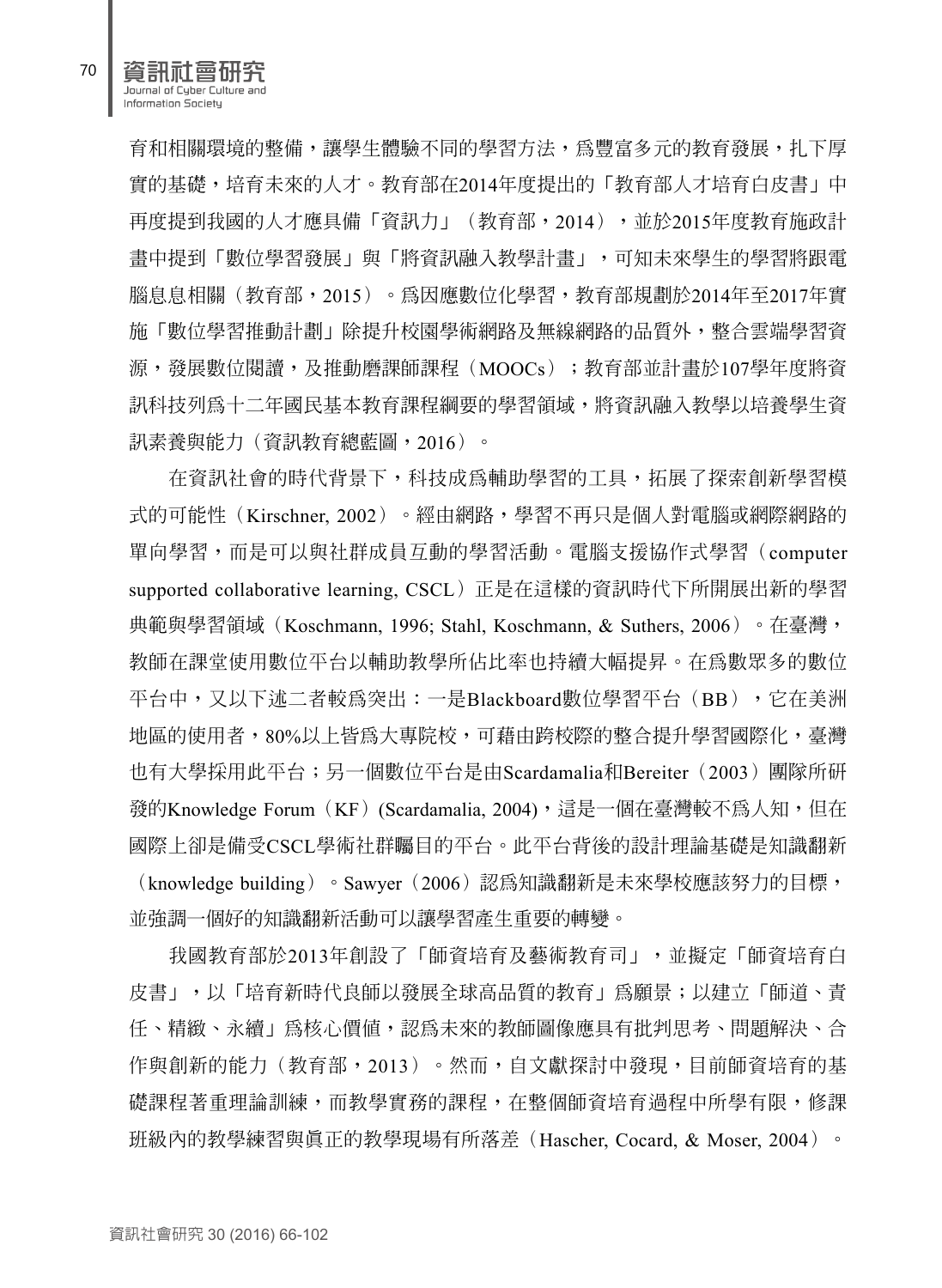確實,師資培育課程長期偏重「理論」及「理念」的學習,無法引起師培生對教育 產生熱忱,以及無法對如何教學產生深層理解,在理論和實務之間無法產生連結 (Korthagen, Kessels, Koster, Lagerwerf, & Wubbels, 2001)。然而事實上,教學不應只 是陳述,而學習也不該是全盤複製,應該包含反省與思考。教學除情意外,也需要專 業知識和技能,這些通常都要等到師培生真正進入教學現場後,才能體會教學的複雜 性、多變性與高度挑戰性(孫敏芝,2006)。因此,教育專業課程或學科專門課程應 兼顧理論與實務,提昇師培生的實務經驗,提高生活化內容的課程設計,在教學方法 上能兼採講述法以外的教學法,如運用自編教材、討論、運用電腦科技等(陳易芬,  $2011$ )  $\circ$ 

綜上所述,研究者希冀能夠利用科技學習的優勢,讓師培生在未進入實務的現場 前,對於學習科技的使用(特別是數位學習平台)有一些體驗。同時也期望他們能對 於教育理論、教師專業與教學實務有更深層的理解,以更成熟多元的觀點來看教師這 一份行業。

### **貳、文獻探討**

### **一、我國師資培育現況與師培生對教學理論、教師專業與教師實務之理解**

我國於民國83年「師資培育法」的實施,多元培育師資人才,民國100年提出 「精緻師資培育素質方案」及「優質教師專業發展方案」,希冀由各項方案的推動, 建立專業永續的師資培育制度。民國102年教育部創設「師資培育及藝術教育司」提 出「中華民國師資培育白皮書」以「形塑師道文化校園,強化教學實務知能」為主 軸,整全規劃從「師資職前培育」、「師資導入輔導」、「教師專業發展」及「師資 培育支持體系」四大面向培養兼具專業本位與師培理念的師資培育系統(教育部, 2013)。現代是一個全球化與資訊化的環境,世界村的概念使政治、經濟、文化或科 技的呈現皆與以往不同,教育的目標在使學生成為世界公民,讓人們具備能夠自主學 習的能力,成為終身學習者。高強華(2004)指出,我國師資培育的管道由單一閉鎖 走向多元開放,師資培育的歷程由職前學分的設計管制,轉而為強調終身學習與專業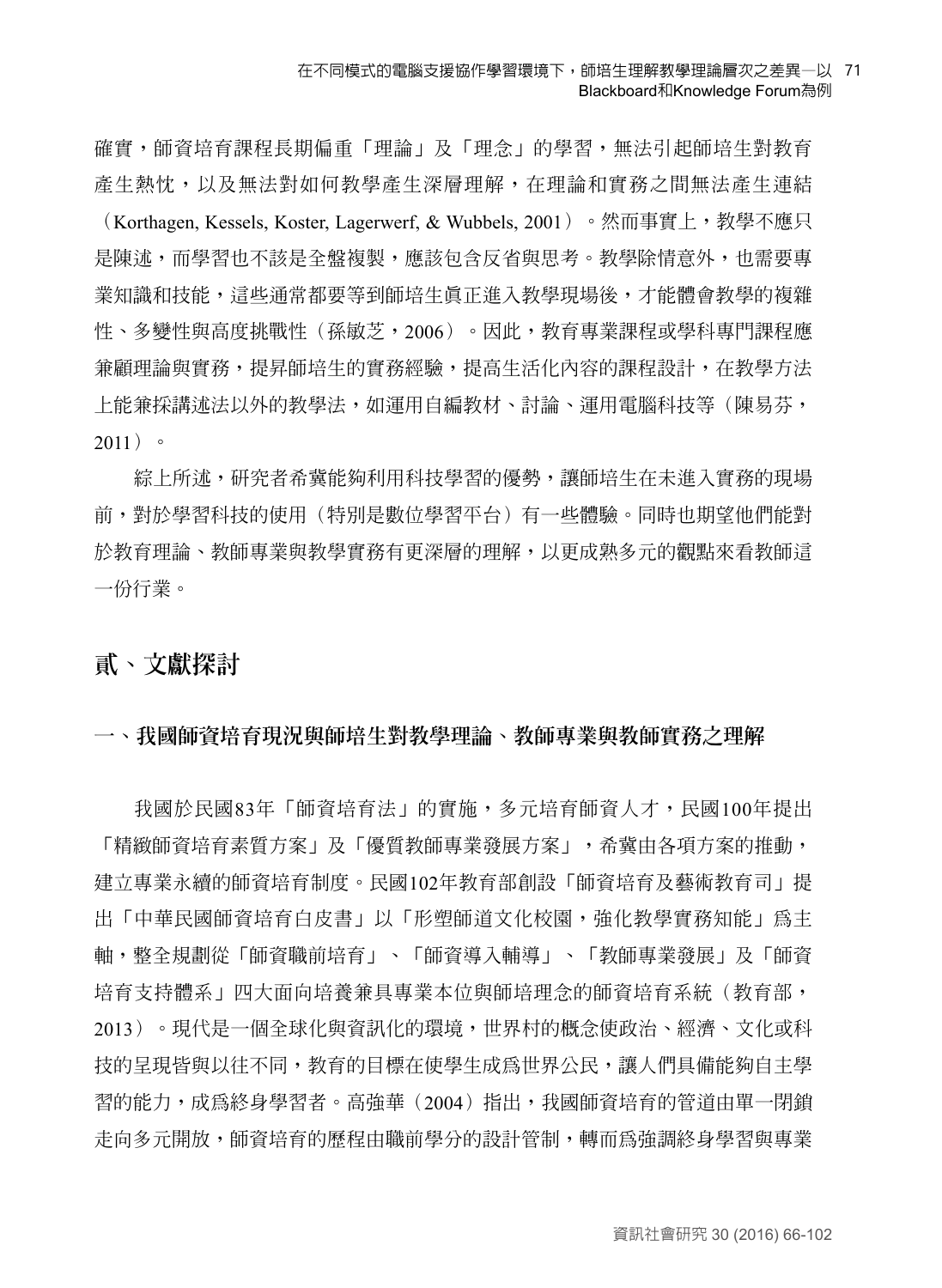資訊社會研究 Journal of Cyber Culture and Information Society

發展,教師的角色也該轉變成為專業自主行動研究和創新教師。師資培育教育不僅是 在方法上有所突破,在課程內容、教學上也有創新,師資培育正面對轉型時,應該朝 向一個多元的方向發展,重視老師的人格培養及創新思考。

面對師資培育政策和需求的轉變,師資培育相關課程是否能培育師培生具備足夠 的專業能力與創新教學技巧呢?實際上,師培生對教育理論、教師專業與實務間的理 解,似乎仍有落差。師培生在進入現場後,需要花費心思在連結現場實務與求學期間 所學的理論,而且常在內心出現許多衝突與矛盾(Rhine & Bryant, 2007)。例如,大多 數師培生在未實習現場前,認為教學是講述,學習是複製老師所說之知識(Weinstein, 1990)。除了師培生,新進入教學現場的初任教師對於教學概念與教學實務的理解,大 多是受其進入教育現場前的學習經驗所影響,因此,初任教師的信念會根植於前面幾 代教師身上,而形成一種不好的教育學、認識論的循環(Tompson, 1985)。然而,教師 專業 僅是知 的獲得,同時也是一種動態的學習 程,教師專業發展應該藉由對教育 工作環境的瞭解,教師經由教學反省、思考、批判及實踐的過程,強化教師自我反 的能 (Duke, 1990;孫志麟,1999)。我國教育部提出的「創造力教育白皮書」,提 出希望藉由師資培育提昇教師反省批判的能力以及創造力(教育部,2003),因此師 培生批判力、創造力潛能的展現,與教學上創意、創新能力的培養,亦為師培教育的 重點(陳慧芬,2006)。

綜上所述,我國師培教育面臨一個轉變時期,許多學者都在思考師培教育應該朝 著什麼方向前進?經由上述文獻探討,師培教育應該著重於師培生對於教育理論、教 師專業與教學實務間關係的理解。再者,今日社會是一個重視反思批判能力和創造力 的時代,在師資培育的過程中,也應該要重視師培生的反思批判能力,增進理解教育 理論和實務之間關係,並具備教學創新能力,提升師培生在未來職場的專業能力。

#### **二、電腦支援協作學習與知識翻新教學理論**

電腦支援協作學習(computer-supported collaborative learning, CSCL)是由電腦支 援的協作工作(computer-supported collaborative work, CSCW)與合作學習(collaborative learning, CL)理論與方法相結合的產物,包含電腦技術、資訊技術、教育學、心理學、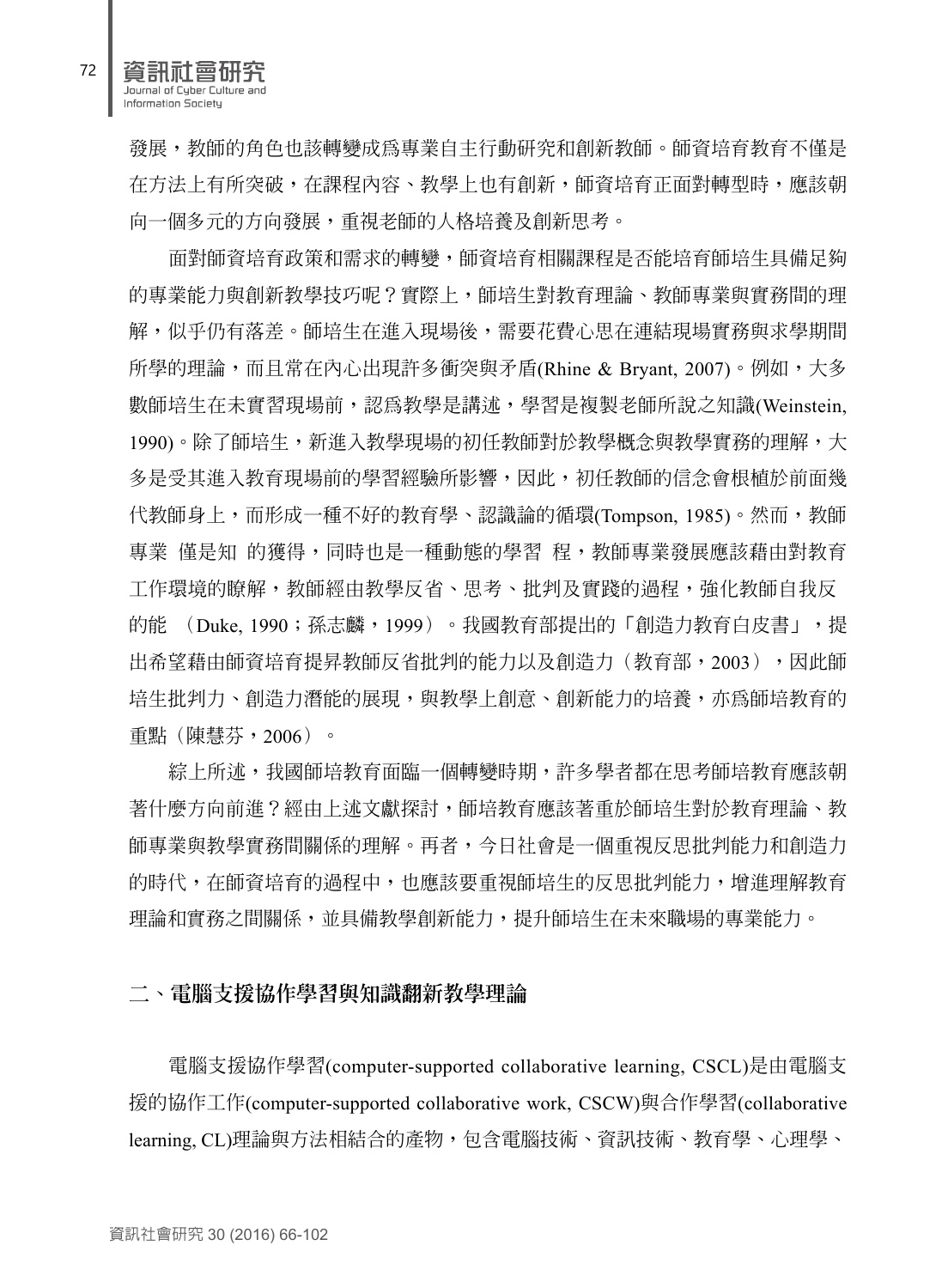#### 在不同模式的電腦支援協作學習環境下,師培生理解教學理論層次之差異—以 73 Blackboard和Knowledge Forum為例

社會學等融為一體。在CSCL平台的支持下,學生們可突破地域和時間上的限制,進 行小組討論、練習及課題等合作性學習活動,從而使學生們獲得的知識緊密地結合起 來。即使處於不同年齡、時間、地點的人,都可以展開合作學習。這種學習活動,在 電腦與學習的關係中,符合Jonassen(2000)所認為「用電腦學」(learning with computer) 的關係層次,也是今日社會運用電腦的關係層次,不是學習電腦知識,而是藉由資訊 科技的支援來增進學習者社會互動及促進學習,並在互動過程中逐步形成意義的共 識。

CSCL範疇日漸興盛,它關切在科技的輔助下,學生如何進行有別於以往傳統的 學習 (Stahl, Koschmann, & Suthers, 2006) 。此研究領域中認爲知識並非直接由教師 教導而來,而是透過與他人協同合作而獲得。以電腦網路為媒介,提供了溝通媒介、 鷹架,以及有效的學生互動來支援協作學習(Stahl, Kosch-mann, & Suthers, 2006)。 藉由電腦支援的合作環境促進小組參與者對於意義更加深刻的理解(meaningmaking),這也是它最具獨特性的地方(Stahl, 2007)。因為CSCL的發展,讓學習朝 向另一個新的方向。知識翻新基本上可以看成是小組共同建立意義、深化理解意義的 過程,認為知識意義的產生 能當成是個人能力的表達,而是在一種多人互動中締造 而成的。在CSCL環境下,小組成員可能對同一問題具有不同的看法和理解,因此在 藉由不斷討論和論辯中,最後建立一個團體認知(group cognition)(Stahl, 2006), 即為知識的建構。

許多學者認為,科技和教育的結合,創造出與過去十分不同的學習模式,也使得 原有教育與學習的典範有了許多的轉變(Bransford, Brown, & Cocking, 1999;Paavola, Lipponen, & Hakkarainen, 2002)。學者開始思考,應該要協助學生培養更成熟的知 識觀點,來達到有效率的學習,而不是傳統教學屬於知識接收的學習方式,使學生 對於知識只能停留在權威性與僵化的思考中。Whitehead(1970)也認為學習不應只 是個人對僵化知識(inert knowledge)的積累,更應是知識的創造、轉化、運用與不 斷翻新。知識翻新理論認為,學習來自社會化的歷程,在這一個歷程中不斷地對想 法(idea)的提昇和翻新(Scardamalia & Bereiter, 2003),這種學習方式讓學生產生 有別於過去的學習經驗(Scardamalia, 2002; Scardamalia, Bereiter & Lamon, 1994)。 Sawyer(2006)認為知識翻新是未來學校應該努力的目標,並強調一個好的知識翻新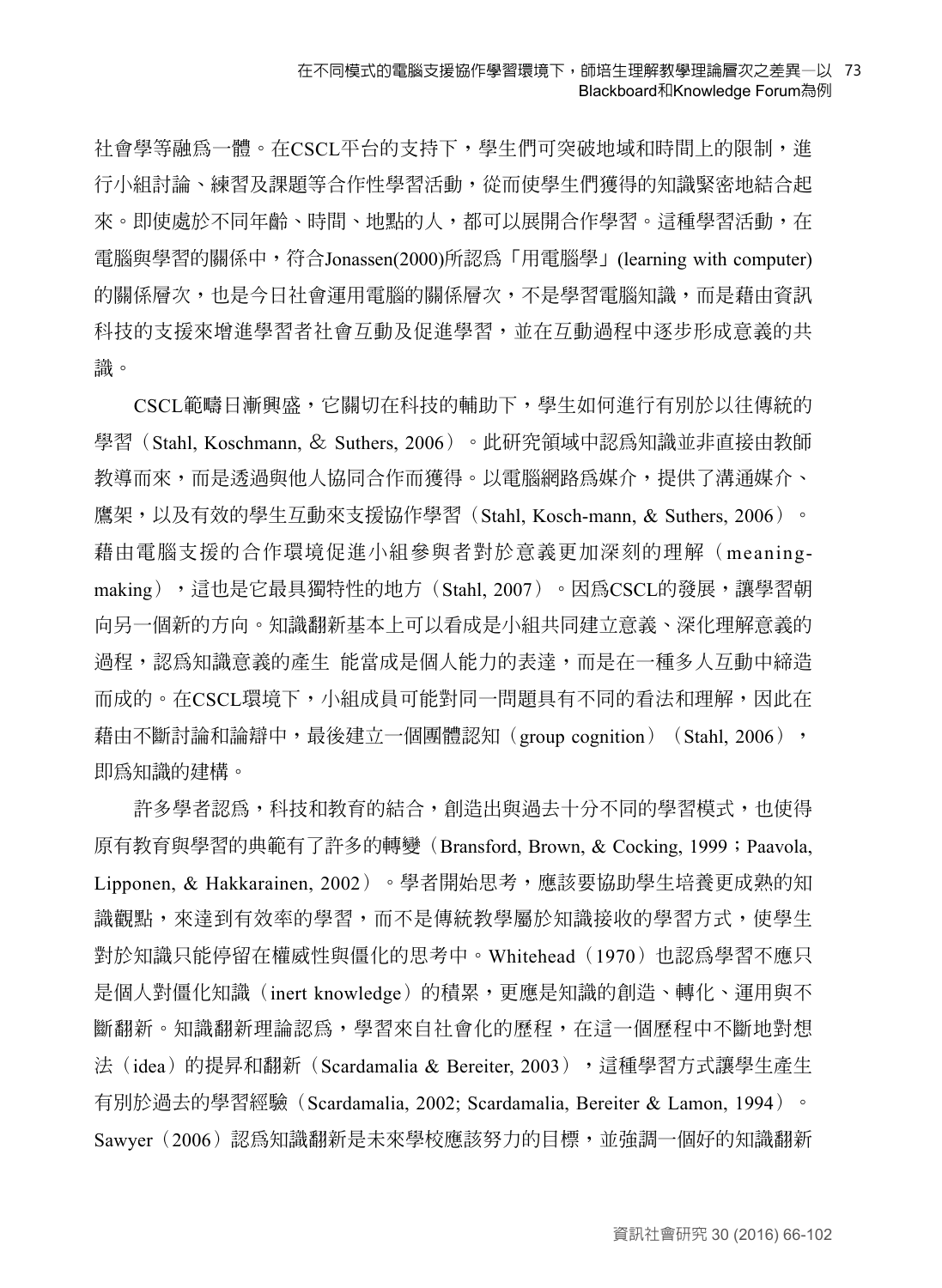資訊社會研究 Journal of Cyber Culture and Information Society

處於知識經濟的現代社會,傳統的教學方法已不能滿足人們獲取知識與發展知識 的動力,更甚至限制了知識不停翻新的可能(Hong & Sullivan, 2009)。Scardamalia提 出知識翻新理論之12項原則概念(如表1),鼓勵教師跳脫傳統劇本式的(scripted) 教學方式,在教學時可參考知識翻新的12項原則進行教學設計,建立利於學生進行知 識翻新的環境,透過對知識訊息或想法的分享討論,促成社群成員集體合作並共構知 識(Scardamalia, 2002; 2004)。知識翻新理論基本上認為知識是可以不斷被持續改進 的(Scardamalia & Bereiter, 200),過去的研究也指出運用知識翻新理論與科技,可 以有效幫助學生創建集體知識(Hong, Scardamalia, Messina & Teo, 2008; Scardamalia, 2002; Scardamalia, Bereiter & Lamon, 1994) 。Scardamalia(2002)認為小組的每一個 成員有特定的專業和特定的責任,但是小組的成員也可以在關鍵時刻接管彼此的工 作,這樣的彈性(flexibility)使得小組在突發的混 態中依舊可以順 運作。小組成 員一方面有著區隔的角色和技能,但是另一方面又可以機敏地合作,構成集體的責 任。知 建構是集體的認知責任(collective cognitive responsibility)是共構學習的中心 概 ,合作 僅止於完成這項工作,也需要集體的擔負知識翻新的責任,隨時隨地進行 知識翻新。

知識論壇是根據 Scardamalia(2002)所提出知識翻新理論12項原則設計,鼓勵在社 群提出多元觀點進行協作,在知識論壇上學生發表想法貼文在視窗中,學生可以透過 回文的方式對原本的想法進行回復或修改。此外,學生也可以引用、註解或統整之前 的想法,形成較高層次的認知思考。這些想法的連結透過鷹架的使用,進行後設對話 (meta-discourse),學生在知識論壇上以協作的方式促進想法的發展。本研究利用知識 論壇作為小組討論的平台,學生可以運用知識論壇的功能,如:知識論壇經由回文、 引用和註解可以促進學生組織知識和提供提問的策略,有助於線上討論的進行(Hong et al., 2011; Hong, Chang, & Chai, 2014)。

74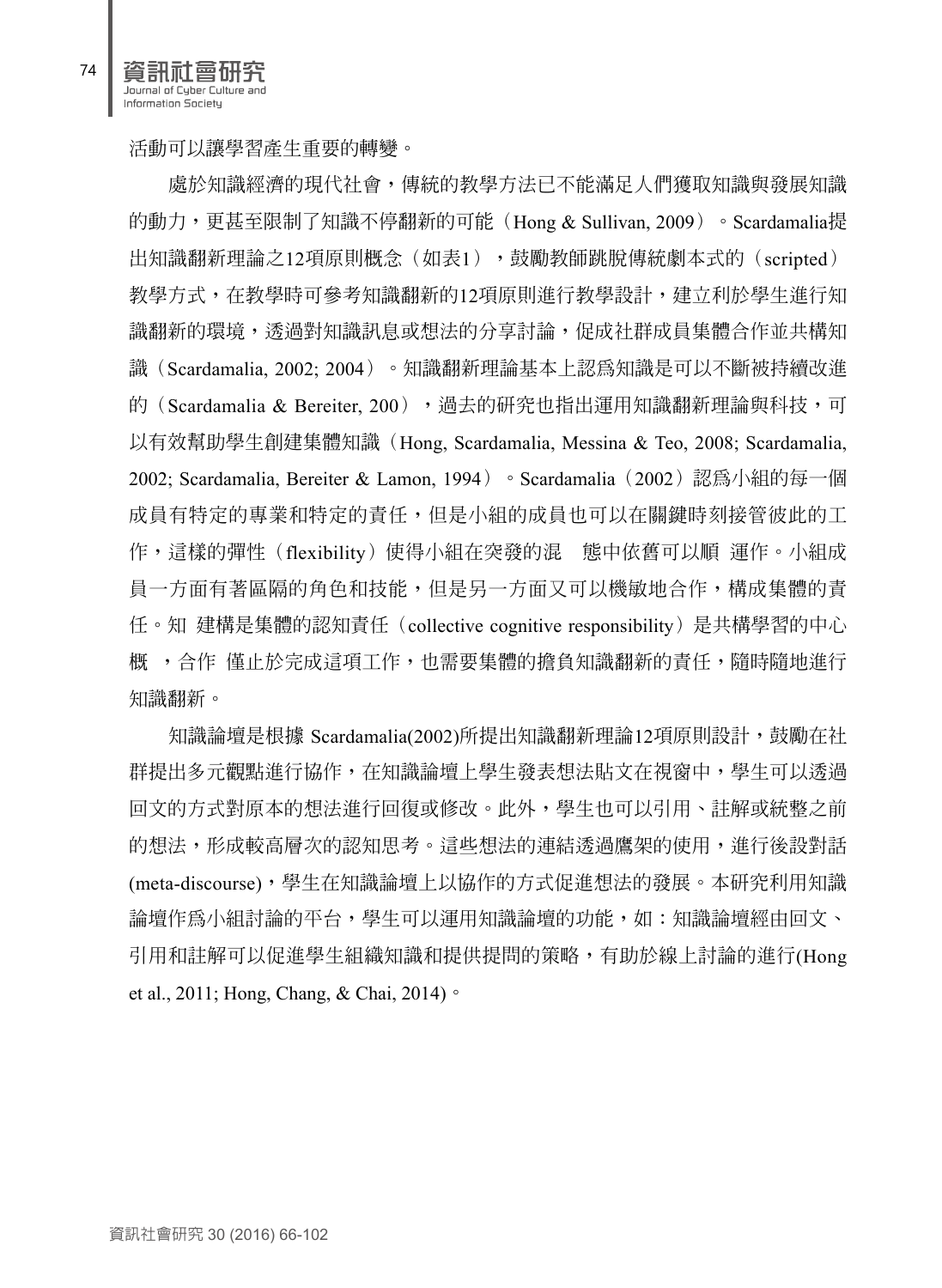## **表一:知識翻新的理論與其於本研究的運用**

| 知識翻新的 12 項原則                                                                      | 定義                                                                                               | 於本研究的實際運用                                                                                   |
|-----------------------------------------------------------------------------------|--------------------------------------------------------------------------------------------------|---------------------------------------------------------------------------------------------|
| 1. 關心學習者真正的想法,優<br>先看重真實中發生的問題<br>(real ideas, authentic prob-<br>lems) $\circ$   | 知識的問題會發生在學習者想<br>要瞭解這個真實世界時候發<br>生,想法就好像真正實體一<br>樣,是可以觸摸或感覺到的。<br>所以學習應該是要關心學習者<br>真正想法和他所注重的問題。 | 學生在 BB 和 KF 上張貼文<br>章(note)陳述問題,其想法<br>皆為學生根據課堂所學或閱<br>讀所獲得的想法。                             |
| 2. 想法是一種不斷改進過程下<br>的暫時說法(improvable<br>ideas) ·                                   | 所有的想法都是可以不斷被改<br>進的。學習環境應該是要讓學<br>習者感到安心、沒有恐懼的,<br>如此一來學習者才可以勇於表<br>達他的想法,可以接受別人對<br>他的批判。       | 學生針對兩大議題(1)理論<br>是否禁得起考驗? (2)教師<br>是不是一種專業?經由一學<br>期不斷的討論,問題沒有標<br>準的答案,學生的想法在討<br>論中不斷的修正。 |
| 3. 對一個想法有多元的切入觀<br>點(idea diversity)。                                             | 想法是可以包容多元的,就好<br>像一個生物的系統。不管是對<br>想法的批評或是贊同,他都可<br>以幫助想法更加的成熟。                                   | 學生可以在 BB 和 KF 上張<br>貼想法,不受侷限;亦可以<br>針對其他人的想法給予回<br>應,且多元想法的統整有助<br>於瞭解不同的觀點。                |
| 4. 做個知識的自主追求者<br>(epistemic agency) ·                                             | 學習者應該要勇於追求知識。<br>學習社群成員應該主動的提出<br>自己的看法,不是靠著老師或<br>是其他主導者的計畫來進行學<br>習。                           | 學生自主地在 BB 和 KF 上<br>發表想法、進行討論,而非<br>老師由主導討論方向與管<br>理。                                       |
| 5. 知識為社群共創、成員負有<br>共同責任(community<br>knowledge, collective responsi-<br>bility) · | 知識是社群所共同擁有, 對它<br>有共同責任。個人對組織的貢<br>獻和個人學習成就一樣重要。<br>每個社群成員對知識翻新都有<br>責任。                         | 課堂上的每位學生都可以於<br>BB或KF上張貼想法,經由<br>討論,針對本課程中所提出<br>的兩大議題進行討論與形成<br>學生對於兩大議題的認識與<br>瞭解。        |
| 6. 知識的平等參與、貢獻無法<br>切割(democratizing<br>knowledge) ·                               | 每位社群成員都被賦予參加知<br>識翻新的活動。每個人對於社<br>群的成長都很重要。                                                      | 每位學生都能自由張貼想<br>法,尊重多元想法的存在,<br>經由平台內建的分析工具可<br>了解學生在平台的互動。                                  |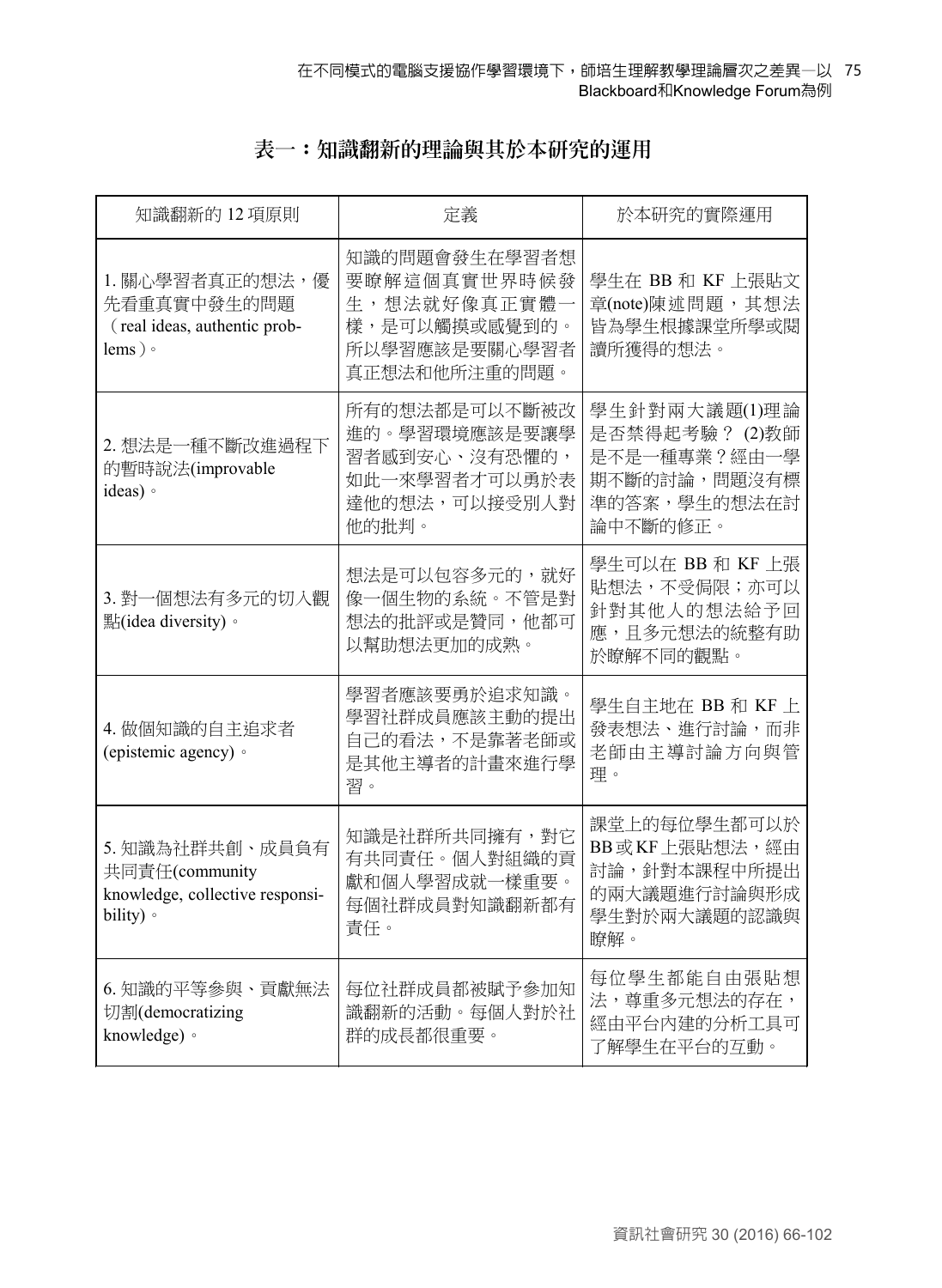| h |        |
|---|--------|
|   | nurnal |

| 資訊社會研究                       |
|------------------------------|
| Journal of Cyber Culture and |
| Information Society          |

| 7. 互享共榮的知識翻新過程<br>(symmetric knowledge ad-<br>vance) ·                                 | 知識翻新來自成員間互相交<br>流,知識翻新相信在貢獻知識<br>的同時,也正在翻新自己的知<br>識。                                               | 發表想法即是獲得知識的開<br>始,學生於 BB 或 KF 所建<br>立的社群知識可進行互動。        |
|----------------------------------------------------------------------------------------|----------------------------------------------------------------------------------------------------|---------------------------------------------------------|
| 8. 知識翻新活動無所不在<br>(pervasive knowledge build-<br>ing)                                   | 知識翻新活動不侷限於特定場<br>所,是無時無刻存在的。                                                                       | BB和KF的討論不受到時空<br>的限制, 學生可以隨時提出<br>想法,進行討論。              |
| 9. 對權威訊息的建構性運用<br>(constructive uses of authorita-<br>tive sources) ·                  | 學習者想要了解一門專業知<br>識,除了要接觸和尊敬專家權<br>威知識,但是同時也要對他保<br>持著批判的態度。                                         | 鼓勵學生經由閱讀文獻獲得<br>知識,但須具有能分析知識<br>和善加運用的能力。               |
| 10. 知識翻新注重對話<br>(knowledge building dis-<br>course) 。                                  | 知識翻新注重對話的重要,認<br>為對話不只在分享資訊,同時<br>也在實踐中讓知識更精緻化。                                                    | 學生在 BB 或 KF 上的文章<br>互動即為知識建立的過程,<br>經由彼此的交流,一同形成<br>知識。 |
| 11. 内隱的即時評量精神有助<br>知識翻新 (embedded, concur-<br>rent and transformative assess-<br>ment) | 知識翻新注重內部的即時評<br>量,在日常生活中不斷的自我<br>評量,可以發現隱藏的問題且<br>有助於知識翻新。                                         | BB和KF上的想法皆能被其<br>他成員進行討論、反思與修<br>正,想法在討論中不斷翻<br>新。      |
| 12. 統整有助邁向超越(rise-<br>above) ·                                                         | 知識轉化的過程中,是致力於<br>包含許多原則,可以解釋更多<br>的事實,形成高層次的問題。<br>知識翻新者可以跳脫過度簡化<br><b>或是過度瑣碎的處境,</b> 朝向更<br>好的學習。 | 經由較高的認知層次思考,<br>將知識進行演化,學生隨時<br>檢視想法的發展,並與成員<br>進行討論。   |

 綜上所述,經由CSCL的輔助,可以讓學生經由電腦輔助學習,使學習討論的時 間與空間不再受到侷限。學習單位也由個人變成小組,經由知識翻新過程,學生以小 組進行討論與互動,一起共構知識。因此本研究希望進一步瞭解,相對於一般的電腦 輔助合作學習模式,在根據知識翻新原則所設計的學習環境中,是否能協助師培生建 構更高層次的教學理論、教師專業與教師實務的概念。

## **三、Bloom的認知理論分析與知識翻新**

本研究為進一步瞭解師培生在師培教育過程中概念學習的情形,將從以下認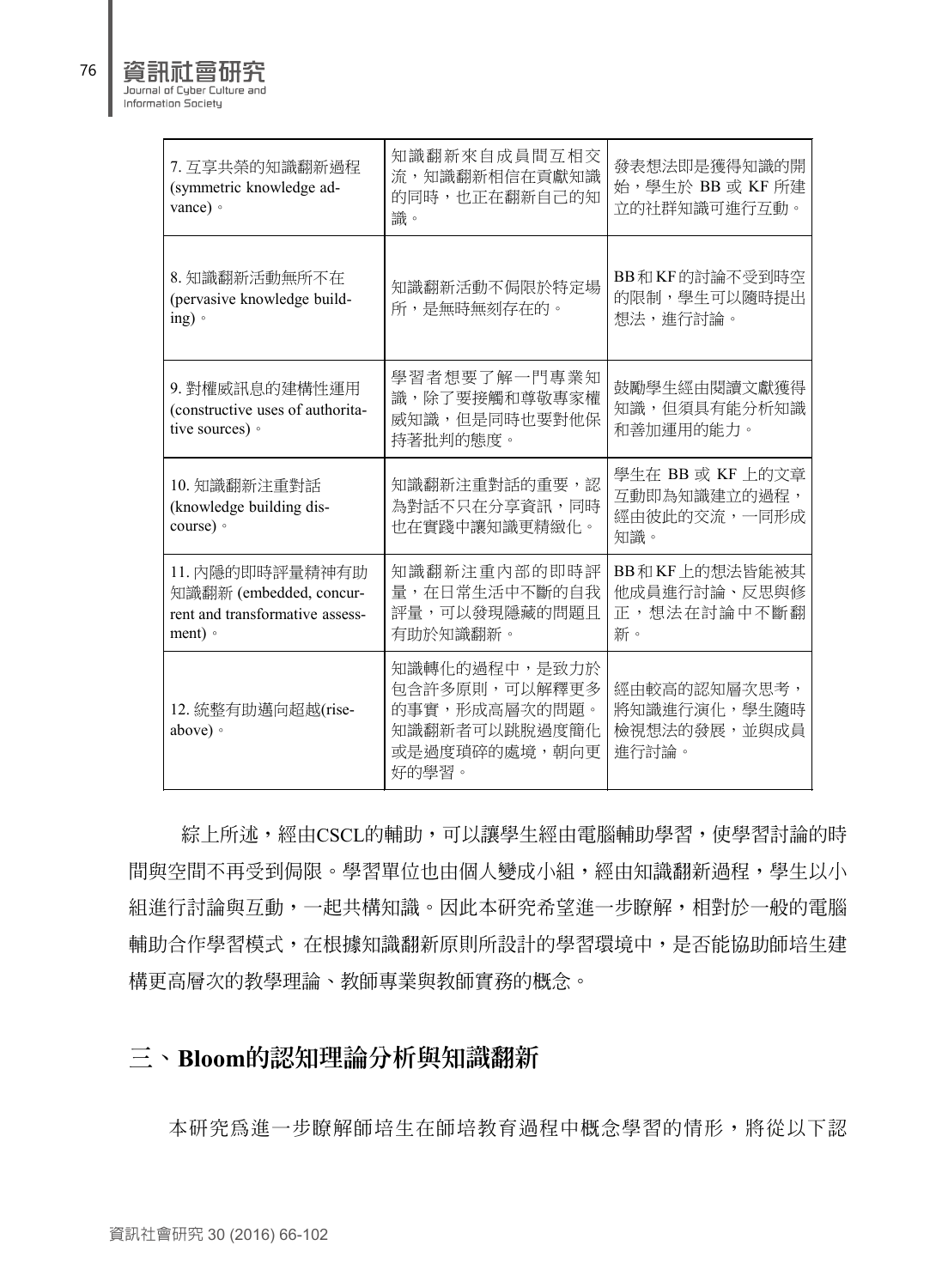知層次的指標進行討論。首先,Bloom(1956)所提出的教育目標分類,分成知識 (knowledge)與智慧能力和技巧(intellectual abilities and skills)二部分。其中後者 又含有五個類別(category),所以合計共為6個類別:分別是知識(knowledge)、 理解(comprehension)、應用(application)、分析(analysis)、綜合(synthesis) 和評鑑(evaluation),此形成一個由低至高的階層,各類別再細分若干次類別 (subcategories)。普遍用於教育中設計課程的學習目標時,用以檢視課程中教育 目標、教學活動與評量的一致性。Bloom 認為此分類系統不只是一套測驗的工具, 也是撰寫學習目標的共通語言,以促進各領域達到溝通的效果,並能提升課程中教 育目標、教學活動與評量的一致性。然而近年來教育的目標已不僅只於協助學生瞭 解學習內容,更希冀提昇學生創造思考、批判思考與後設認知的能力。在此教學取 向下,Ausubel提出的「有意義的學習(meaningful learning)」,希望培養學生主動 (active)、認知(cognitive)和建構歷程(constructive processes),每調學習者的知 識(knowledge)和如何思考以建構有意義的學習環境(葉連祺,2003)。因此Bloom 的分類使用有調整的必要(Anderson & Sosniak, 1994)。

Anderson、Krathwohl和Bloom(2001)基於Bloom的認知理論提出修正,以動 詞的方式表示歷程中的每個層次所代表的心智功能,用以測量學生在進行學習時 思考的過程,瞭解學習者是如何知道(know)和如何思考(think),具體理解學 習者習得哪些知識(Huitt, 2011; Krathwohl, 2002)。其中包含以下的歷程:分別是 記憶(remember)、了解(understand)、應用(apply)、分析(analyze)、評鑑 (evaluate)及創造(create),其內容詳述如下:

 $(-)$ 記憶(remember)

從長期記憶的知識,找出相關的知識(recognize),並進行回憶(recall)。

 $(\rightharpoonup)$  理解 (understand)

能清楚知道所學過的知識,包含以下能力:闡釋( interpret )、舉例 (exemplify)、分類(classify)、摘要(summarize)、推論(inference)、比較  $\epsilon$  (compare) 和解釋  $\epsilon$  (explain)  $\epsilon$ 

 $(\equiv)$  應用  $(\text{apply})$ 

能將所學用到新情境的能力,包含執行(execute)和實行(implement)。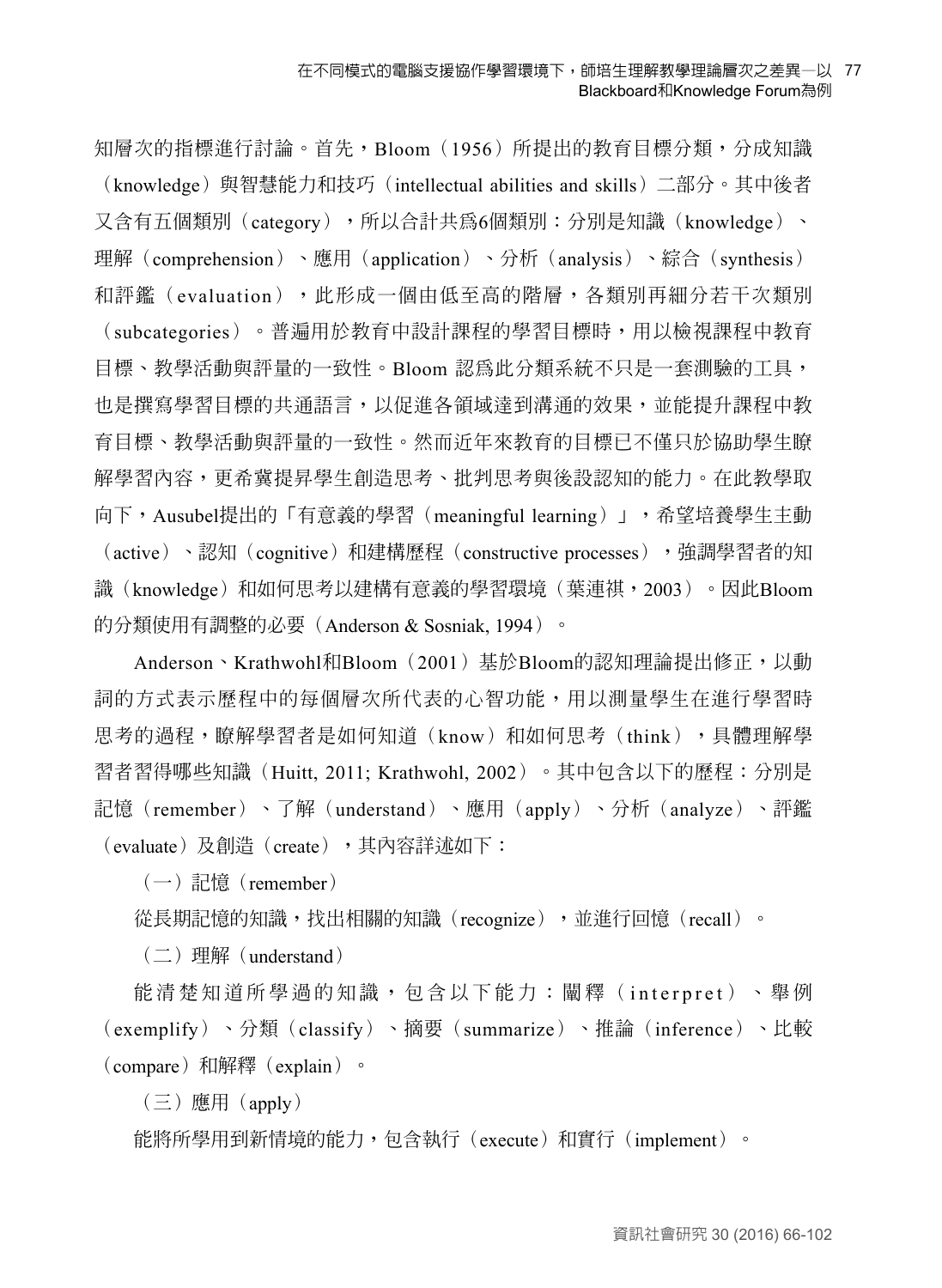(四)分析(analyze)

運用所學的知識分析結構組成或其關係,能辨別不同的能力(differentiate)、組 織(organize)、歸因(attribute)。

運用所學的知識分析結構組成或其關係,能辨別不同的能力(differentiate)、組織 (organize)、歸因(attribute)。

 $( H )$  評鑑 (evaluate)

依據標準去做判斷的能力,包含檢查邏輯(check)和評論(critique)。

(六)創造(create)

此部分強調的是具有將部分重組的能力,而形成一個新的概念,包含產生問題或 假設(generate)、根據主題擬訂計畫(plan)、執行計畫(produce)。

其中記憶、理解、應用多應用在事實知識、概念知識和程序知識的部分,屬於 較低層次的認知思考;分析、評鑑、創造涉及較複雜的思考過程,屬於後設認知知識 的應用,與知識翻新中社群對話與回文需經過分析、評鑑,較多後設認知的處理過程  $($  Zhang, Chen, Chen, & Mico, 2013) 同屬較高層次的認知處理過程。

其中記憶、理解、應用多應用在事實知識、概念知識和程序知識的部分,屬於 較低層次的認知思考;分析、評鑑、創造涉及較複雜的思考過程,屬於後設認知知識 的應用,與知識翻新中社群對話與回文需經過分析、評鑑,較多後設認知的處理過程 (Zhang, Chen, Chen, & Mico, 2013)同屬較高層次的認知處理過程。

Bloom的認知理論常用於教育者或課程設計者在與新手教師討論新課程時發展的 基礎,也就是依據這些認知層次理論,架構學生在課堂學習、討論、評量的內容。 因此本文以Anderson等人依據Bloom的理論加以發展的新的認知層次理論作為分析指 標,分析師培生在教學平台的討論中對於教學的認知歷程轉變,可藉此得知師培生對 於教學理論、實務、專業的理解,以及在學習過程中知識保留和遷移的過程。相關 研究如Smart和Marshall (2013)指出,小學生在討論科學主題時,高層次認知討論 內容有助於知識的學習和投入。另外,Hong、Chen、Chai和 Chan(2011)以及Hou (2011)依據新的認知層次為指標分析學生在線上討論的行為,發現學生在討論過中 會依「記憶、理解、應用、分析、評鑑、創造」層次進行。因此,本研究採取以上認 知層次進行編碼,以此分類看師培生在教學理論、教師專業及教學實務理解上的學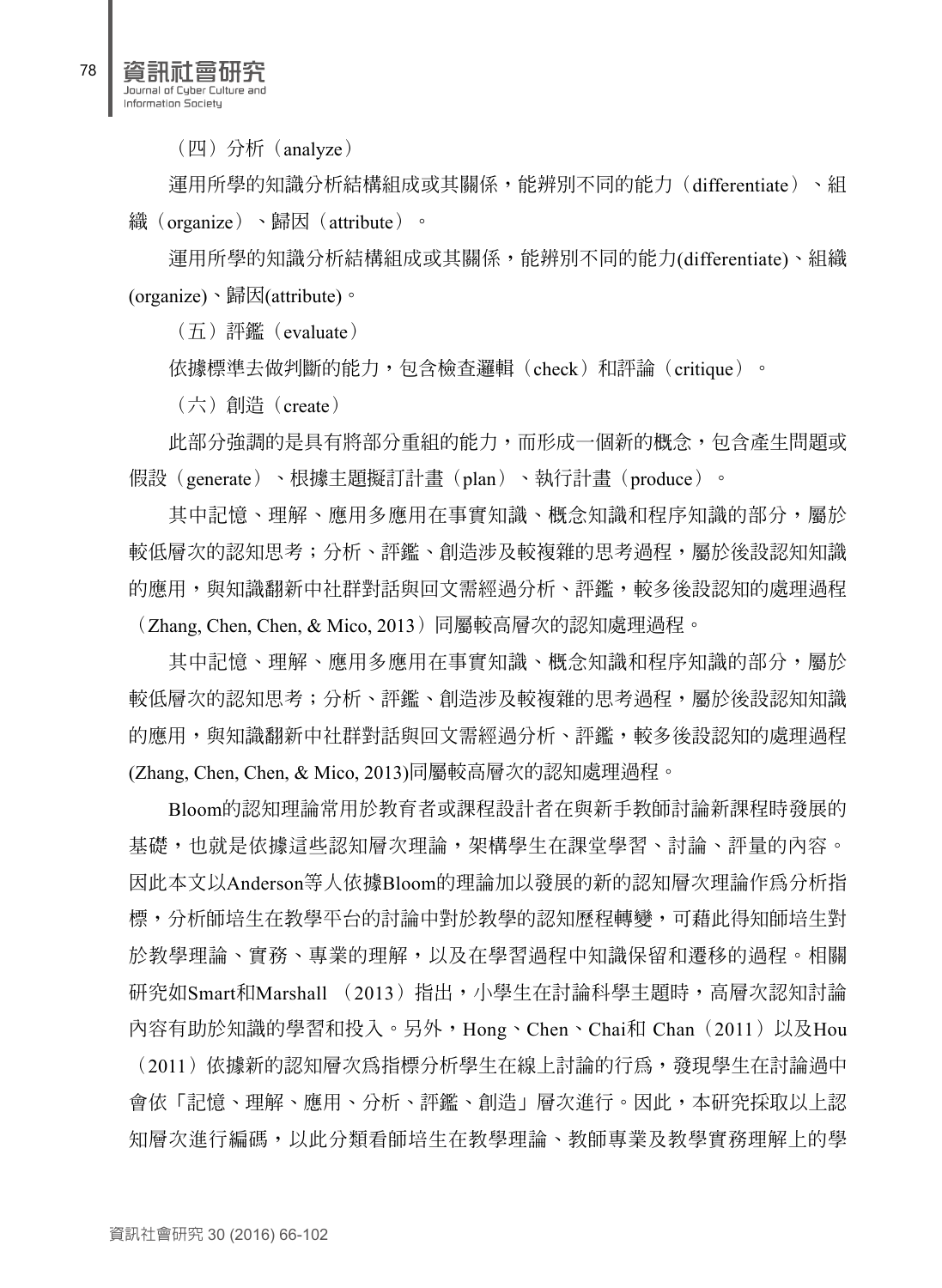#### 在不同模式的電腦支援協作學習環境下,師培生理解教學理論層次之差異—以 79 Blackboard和Knowledge Forum為例

習,並發現和現今師培教育想要朝著師培生對於其三者之理解,應該具有反思、創造 的能力不謀而合。

### **四、電腦支援協作學習環境**

本研究所使用的CSCL平台為BB和KF,以下就兩種平台設計及使用做說明。

#### **(一)Blackboard (BB)**

BB是一個數位教學平台,此系統屬於「數位學習管理系統」(Learning Management Systems, LMS), 透過網路能提供同步、非同步與混合式教學, 亦能輔助 實體教學。在教材上有助於教材管理彙整,並能支援作業上傳、線上測驗、紀錄課程 互動等教學活動。BB由美國Blackboard公司開發,支援多國語言和多種作業系統,提 供多媒體編輯器和嵌入網頁等多種功能,是北美洲和歐洲大學使用率很高的平台其中 之一(Itmazi & Megias, 2005)。在Blackboard指導手冊中提到,BB研發中心學會是一個 具有國際水準的軟體應用學會,而且致力於教與學,主要宗旨為促進師生之間聯繫討 論、共同合作分享學習教材、提供資訊學習環境。BB介面容易使用,當使用者登入平 台後,可以看到自己所註冊的課程,這些課程基本功能有:各科公佈欄、課程文件、 討論區、交流資訊等。教師可以透過課程統計資訊了解學生學習的狀況,給予適當的 幫助,也可以在上面設立各種評量,測驗學生的學習狀況。老師和學生利用平台上的 各種功能,進行交流;學生和學生之間也可以利用討論區做小組學習。圖1為BB之討 論介面示例(評細介紹可參考維基百科網站)。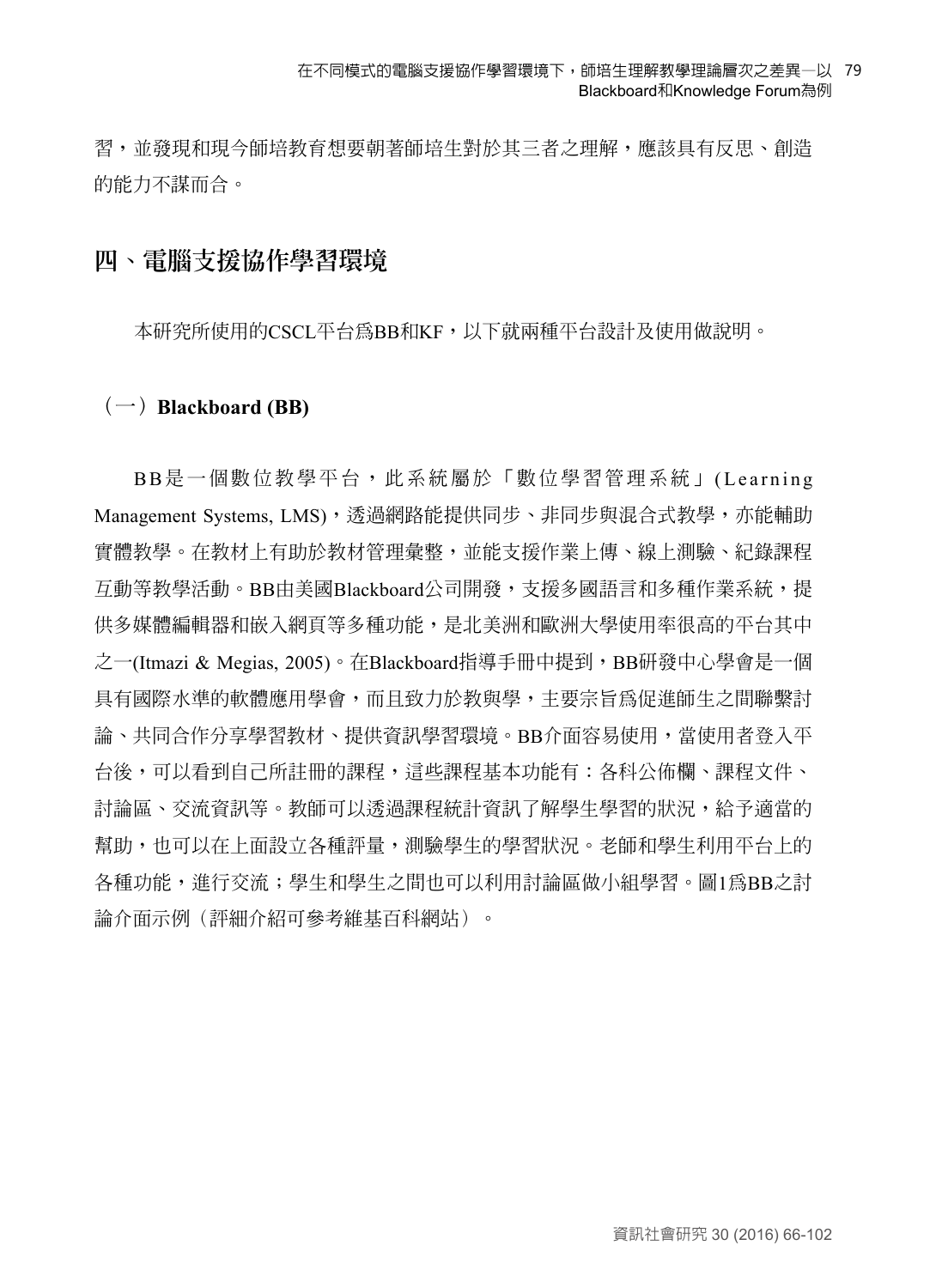

#### **圖一:Blackboard的使用環境**

### **(二) Knowledge Forum(KF)**

KF數位學習平台是根據知識翻新理論設計而成,希望藉由對知識訊息的合作建 構,提昇社群成員集體反思,讓合作學習與知識翻新活動能具有社會學習過程,且更 具有效能的線上學習環境(Scardamalia, 2004)。知識翻新理論認為,學習來自想法 的不斷改善和提昇(Scardamalia & Bereiter, 2003), 這種學習方式與過去以知識傳遞 教學為主的方式是非常不同的,可以讓學生投入主動學習的經驗(Hong, Scardamalia, Messina & Teo, 2008; Scardamalia, 2002; Scardamalia, Bereiter & Lamon, 1994) <sup>o</sup>

使用者在登入KF後,會出現其註冊課程,包含課程資訊、討論區文章、連結工 具等,所有參與課程的人員藉由討論區來進行學習。圖2為KF之討論介面 示例(評細 介紹可參考網站:http://ikit.org/kf/48/help/)。學生若想對問文章做回覆時,可用滑鼠 在文章標題上點兩下,會進入如下圖所示的介面,介面上方有「建立」和「註解」功 能。「建立」是直接對全篇文章回文,如同BB中「回覆」的功能,而「註解」是在他 人文章中直接嵌入自己的意見。圖中灰色的部份 (my theory和I need to understand) 為 學生可使用的鷹架,助於想法表達。

點入「建立」的視窗後,在左邊會出現KF設計者所設計的鷹架,設計者希冀使 用者可以透過這些鷹架(my theory、I need to understand、new information、this theory cannot explain、a better theory、putting our knowledge together), 對自己即將要發表

資訊社會研究 Journal of Cyber Culture and Information Society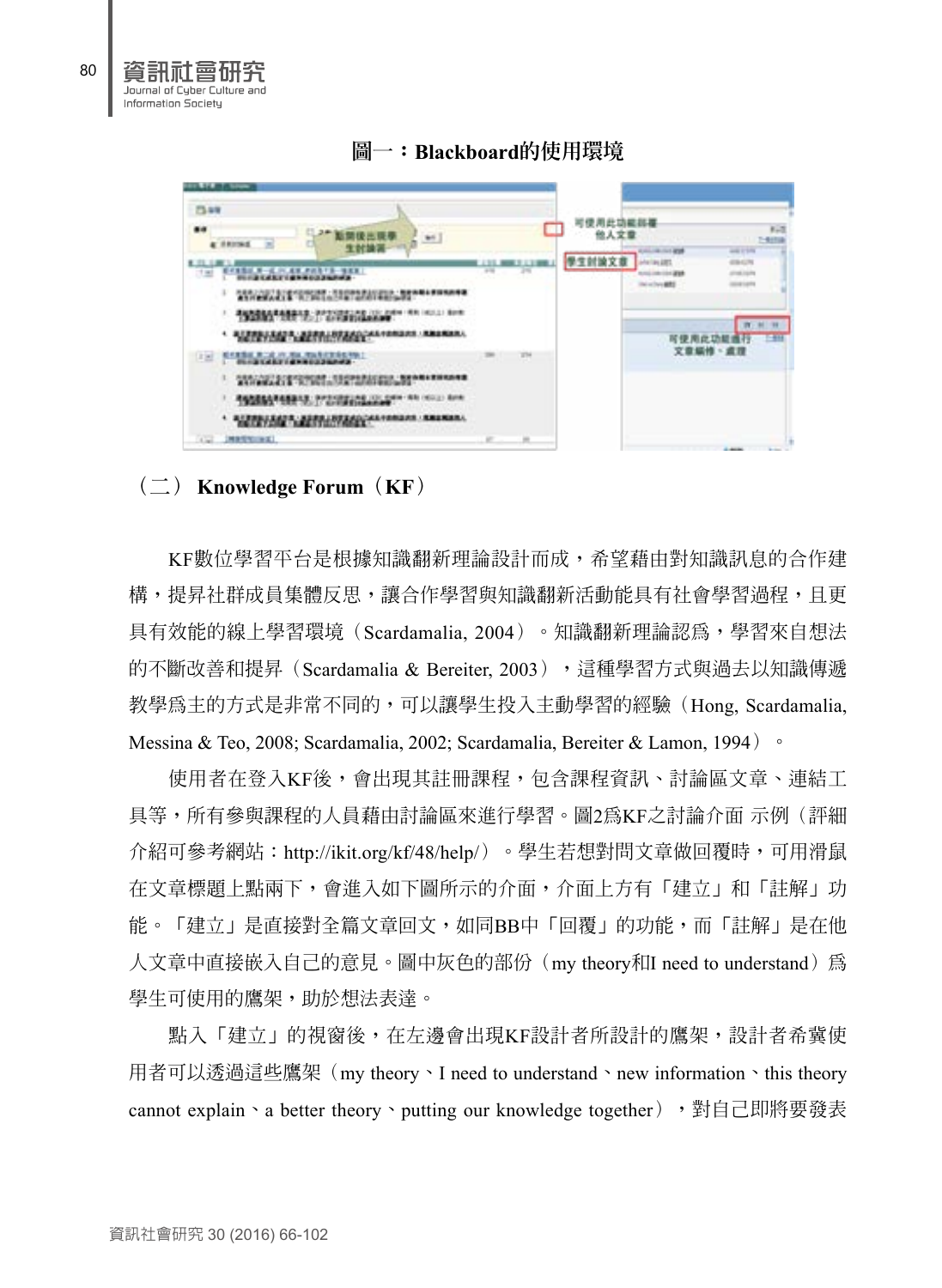的文章進行再一次的思考,更清楚自己所要表達的言論。另外,雖然是回覆別人的文 章,但是標題還是需要發文者自己再想一次,並不會像BB所設計之回文標題是直接與 原文一樣,此舉是希望回覆文章者,可以針對自己所回覆的文章內容,做更貼切的標 題,也希望討論區所呈現的想法(idea)更多元。另外,KF還可以讓使用者利用「引 用」(references)別人文章和「統整」(rise-above)別人文章的功能,引用的功能讓 文章產生交互作用的效果,利用他人發表過的想法,引用於自己的文章內,加強自己 文章的論點,或是做為自己想法的對照。統整功能是在看完多人文章後,若想要提出 一個統整而更高層的想法,使用者可以利用此功能,設計者的目的是為了讓使用者可 以更進一步訓練統整的能力,對於他人所發表過的文章翻新,做更高一層的解釋,提 昇自我想法。



**圖二:Knowledge Forum的使用環境**

## **(三) BB與KF對討論文章功能機制之比較**

本研究最主要分析資料為兩組學生於兩平台上所進行的活動,其中最重要的資料 為兩組學生在兩平台所進行的討論,因此在此比較兩平台對於文章互動所設計的機制 進行比較。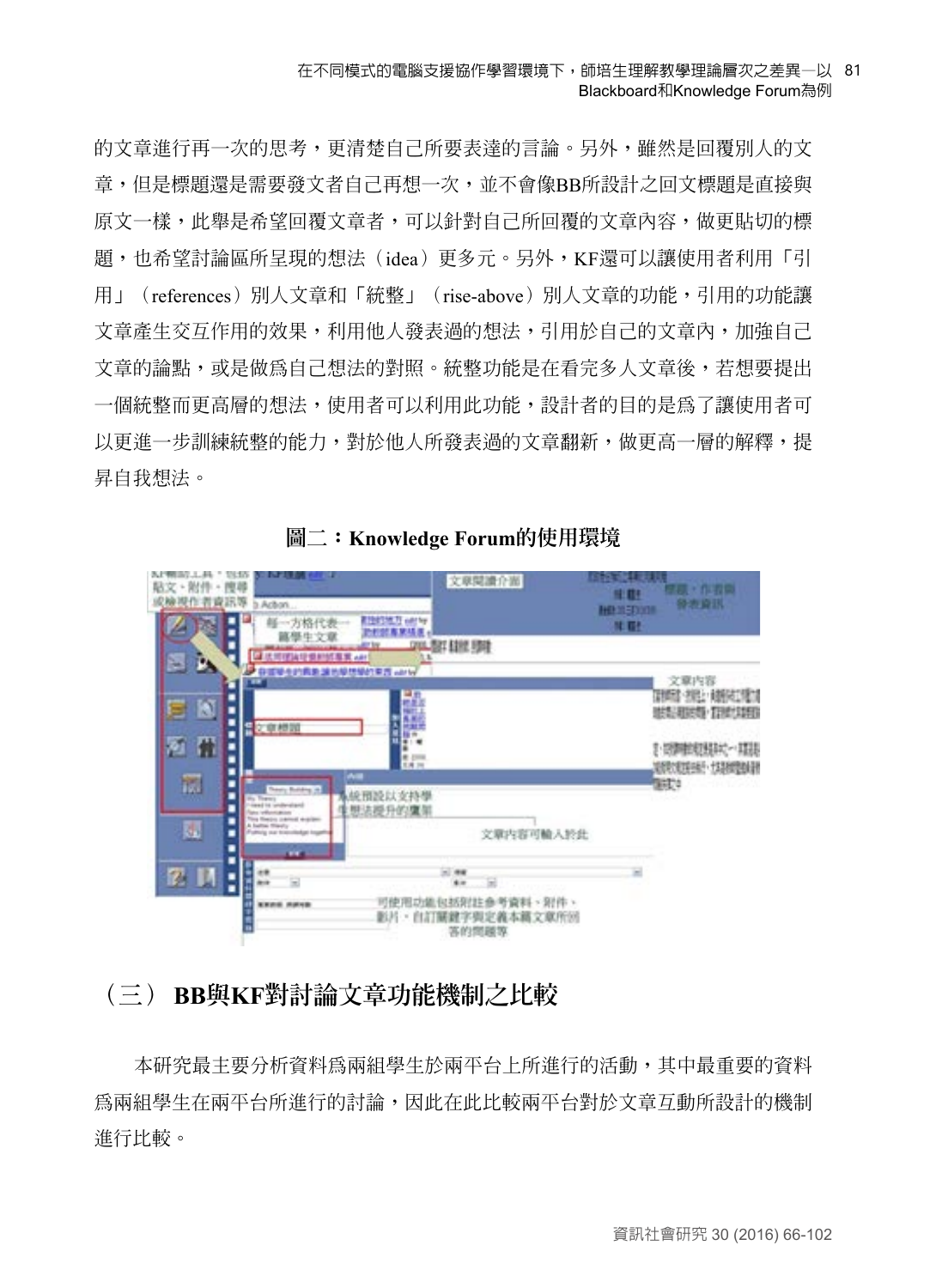KF與BB共有的功能包括建立貼文、回覆他人貼文、修改個人文章、刪除文章、 搜尋、收藏與加入附件。KF額外具備的功能包括可引用他人貼文(build-on)、註解 文章(annotation)、整合眾人文章以統整想法,並能進行共同發表。BB有而KF沒有 的功能則是標記文章。其整理如表2:

| 使用<br>功能  | 建立 | 回覆      | 修改 | 移除 | 引用 | 註解 | 統整 | 共筆 | 搜尋 | 標記 | 收藏      | 附檔 |
|-----------|----|---------|----|----|----|----|----|----|----|----|---------|----|
| <b>BB</b> | O  | $\circ$ | О  | О  | Х  | х  | Х  | X  |    |    | ∩       |    |
| KF        | O  | $\circ$ | Ω  | О  | ∩  |    | C  | О  | О  | Λ  | $\circ$ |    |

**表二:BB與KF文章機制比較**

根據以上文獻探討,本研究擬定之研究問題如下:(1)不同的數位學習平台設 計(BB或KF)是否會對學生小組成員的互動有不同影響?(2)不同的數位學習平台 設計(BB或KF)是否會讓學生在對教育理論與教學實務間關係之概念學習瞭解上產 生差異?(3)學生在以知識翻新為原則的學習平台上所提出的討論其認知層次表現 為何?希冀透過以上探究,了解師資培育生利用不同數位學習平台,對教育理論、專 業與實務的概念與其轉變歷程。

### **參、研究方法**

本研究探討兩組學生在「教學理論與教師專業」的概念學習之差異。透過比較兩 組學生呈現出來的學習差異,將研究結果互相佐證,以深入了解不同CSCL環境下學 生的學習表現差異。以下說明本研究設計及授課教師如何設計這個課程。

**一、研究對象**

研究對象為臺灣某國立大學的49位師培生,其中女性25位、男性24位,年齡從 21〜31歲(M = 24.02;SD = 2.47)。學生進入該大學後,若想修習教育學程,必須於 每年的四月提出申請,在通過初試和複試後才得以成為該大學之師培生。

82

資訊社會研究 Journal of Cyber Culture and Information Society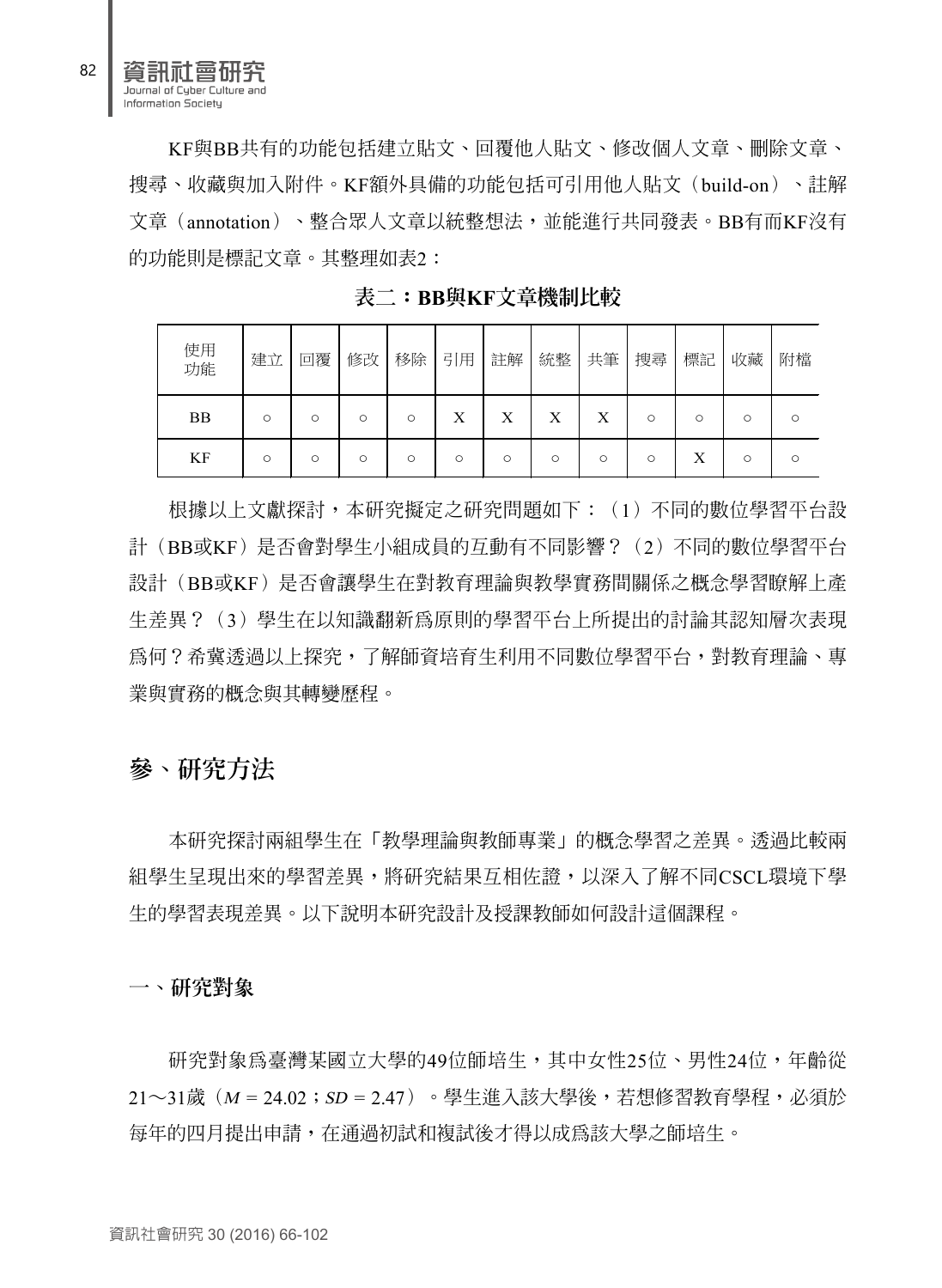### **二、課程設計**

研究對象為49位師培生,受邀參與為時一學期的研究。這些學生修習教育學程 所開設的必修課程,課程名稱為「教育理念與實際之整合」。學期開始時,研究對 象即分成二組使用不同的數位學習科技平台進行電腦支援協作式學習。兩組分別為 Blackboard (BB) 和Knowledge Forum (KF), 分組後BB組人數為25人, KF組人數為 24人,BB與KF兩組的學生有再另行分成專業組與理論組──BB專業/BB理論/KF專業 /KF理論。分組是為了讓學生可以針對與教學專業/教學理論不同的議題分別在BB/KF 進行討論。研究設計讓隨機分派的學生在不同的平台上針對相同的議題進行討論,以 分析學生在兩平台的討論分享,目的希望了解不同的學習平台是否對學生在討論上造 成不同的學習效果。在分組時,盡可能讓兩組學生的組成科系性質平均分配,兩組學 生的學院分布情形為BB組:文學院12人、理學院10人、地球科學學院1人、資訊電機 學院1人、管理學院1人;KF組:文學院12人、理學院10人、地球科學學院2人。學生 於學期中在平台上之發文次數、回覆別人文章次數、與他人文章的連結次數,皆由兩 平台上自動存取功能保存下來。教師鼓勵學生除了於課堂中認真學習外,課後也可以 在兩平台討論區與他人分享、討論課堂所學。

授課教師為該大學之教授,專長主要為網路學習、學習社群等。教師在此課程 中,希望學生可以跳脫以往被動式的學習,以新的教育典範進行學習,不斷對自己學 習進行反思,在課程中藉由與別人討論,給予自己的學習滋長,往更成熟的觀點看待 教師這一個職業。因此教師在設計此課程時,給予學生許多不同學習的機會,包含: (一)請國內教授於課堂上演講,演講主題為知識翻新的典範;(二)請教學現場的 教師來分享現場教學經驗;(三)請學生研讀專題文獻;(四)請學生撰寫教案等。 修課者在期初必須設計教案,並且在課堂中做教學演示,體驗教師的教學,並且持續 透過小組線上討論,分享彼此在走入教師之路的各種心理準備,期末則以口頭報告方 式,展現小組成員在實習前對這個行業理解上的進展,讓學生整合過去教育專業課程 所學,以及依據個人過去受教經驗,檢視自己如何面對未來的教師之路。課程大綱如 下表3所示: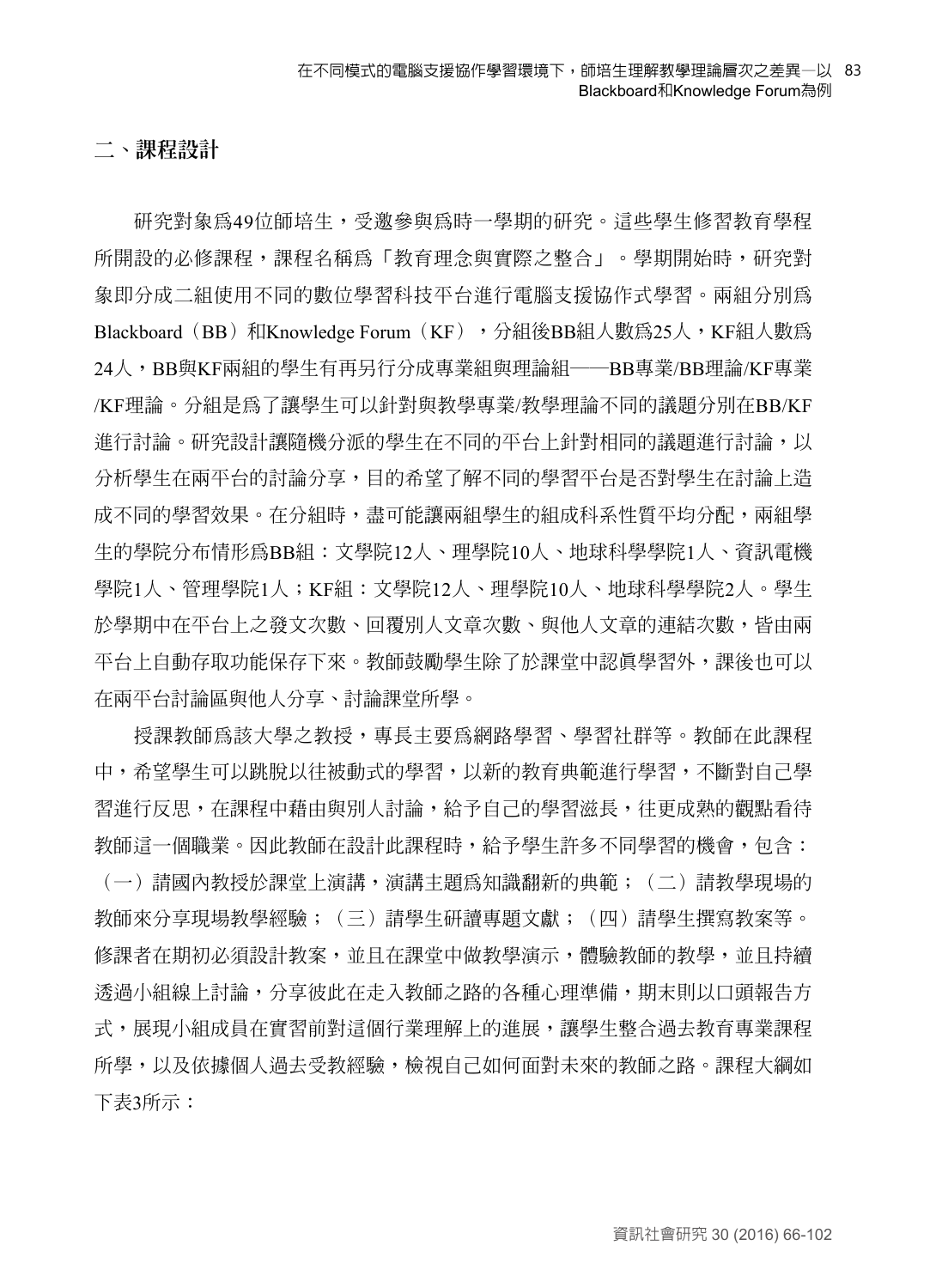| 課程規劃及上課進度                              | 活動說明 *每週討論 4 篇文章             |
|----------------------------------------|------------------------------|
| 第一週 課程介紹                               |                              |
| 第二週 教案                                 | 帶一份「修改前教案」。                  |
| 第三週 教學演示                               | 繳交作業1。                       |
| 第四週 實習歷程檔案                             | 繳交作業2                        |
| 第五週 知識翻新典範                             | 演講。                          |
| 第六週 知識論壇                               | 助教分享。                        |
| 第七週 春假                                 |                              |
| 第八週 教改專題文獻閱讀                           | 導讀。                          |
| 第九週 教改專題文獻閱讀                           | 導讀。                          |
| 第十週 與基層教師對談討論                          | 演講。                          |
| 第十一週 教改專題文獻閱讀                          | 導讀。                          |
| 第十二週 專題知識翻新 1                          | 期末專題討論。                      |
| 第十三週 教改專題文獻閱讀                          | 導讀。                          |
| 第十四週 專題知識建模                            | 期末專題討論。<br>繳交作業3「BB/KF使用心得」。 |
| 第十五週 專題報告                              | BB和KF各一節,報告。                 |
| 第十六週 專題報告                              | BB和KF各一節,報告。                 |
| 第十七週 請用期初的清單與知識翻新, 重新<br>審視教案;BB和KF討論。 | 繳交作業4。                       |

**表三: 課程大綱**

課堂上亦安排一位助教,隨時為學生提供問題的解決方法。教師在課堂鼓勵學生 除了在課堂的討論外,也要盡可能的於兩學習平台上發表自己的看法,跟其他同學做 討論,不管是BB組或是KF組,都給予相同份量的指導,希望學生不斷檢視、反省自 己的學習。BB平台在該大學已使用多年,學生對於該平台的機制和使用比KF熟悉, 為了不讓學生造成使用上的困難,造成兩組學生討論量的差異,因此在期初時,教師 安排一位熟悉KF使用的碩士班學生,到課堂講解KF使用方法。

資訊社會研究 Journal of Cyber Culture and Information Society

第十八週 期末考週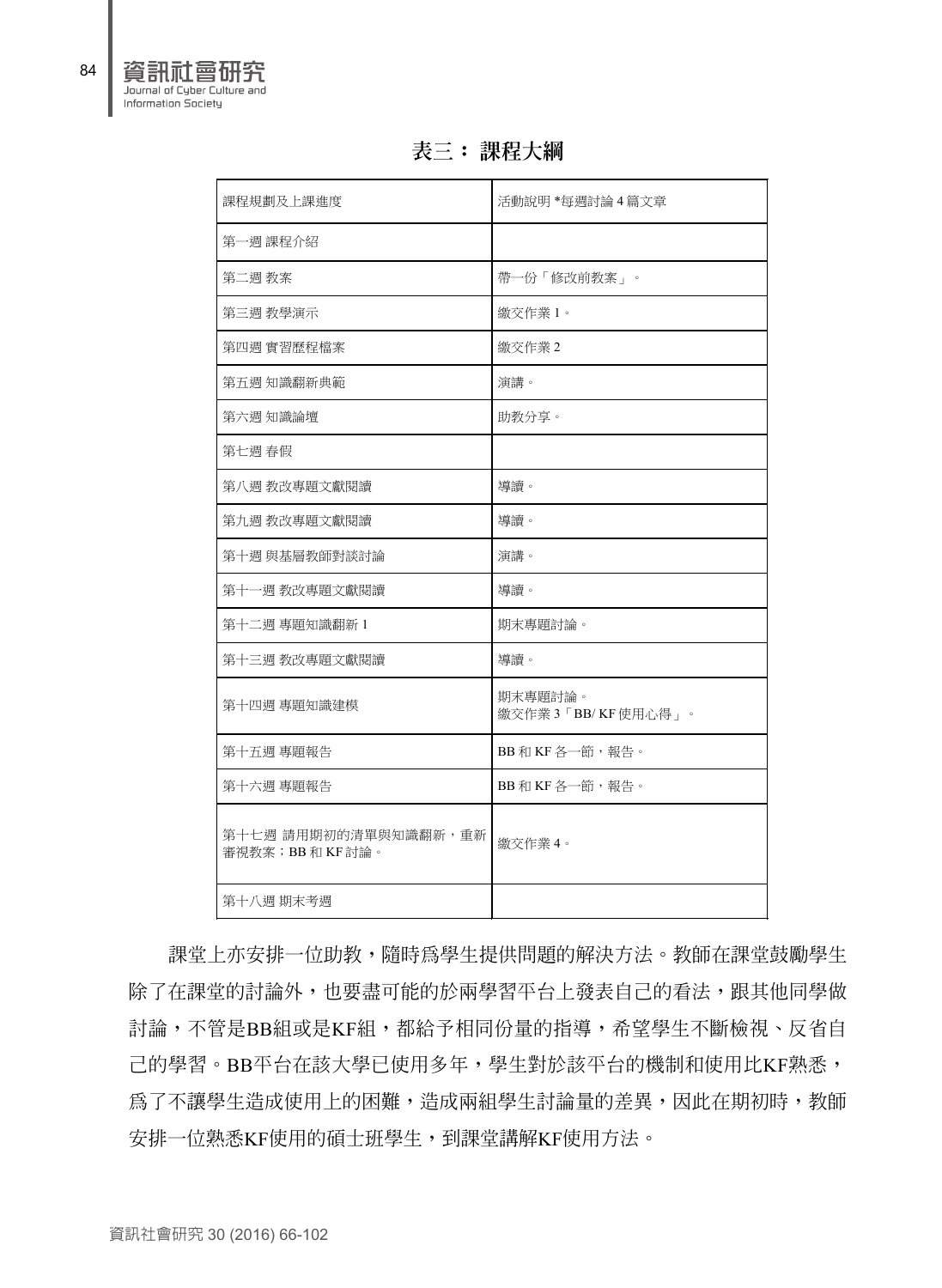## **三、資料蒐集與資料分析**

本研究資料來源包括學生在BB以及KF討論的過程資料及修習該課程學生所展 現的學習概念改變:

### **(一)BB、KF數位平台上的紀錄**

本研究從BB和KF的資 庫記錄中,取得成 資料進行分析:活動數量和討論 內容。在活動數量方面,第一項是個人發表文章總數。第二項是發表文字總數。第 三項是回文數,也就是學生回應他人的文章內容。另外,KF具有與他人文章互動的 功能,包括:註解、引用他人文章、統整文章。KF具有多元的互動方式,然而BB的 機制限於文章數、文字數與回文數的呈現,為讓KF與BB做對照,本研究僅列出文章 數、文字數與回文數,其他只有KF具有的互動功能則不進一步進行比較分析。

其次,在討論內容方面,討 區學生所發表的所有文章。學生發表的文章是討論 課程中所涉及相關的議題,而其中學生最主要的兩大議題為: (1) 理論是否禁得起 考驗?(2)教師是不是一種專業?

### **(二) 學期作業**

學生在期初繳交的作業【期初現在的我】、以及期末作業兩篇【他山之石】和 【我的改變】。所有學生作業被完善地用電子檔做保存,讓研究者可以分析學生在期 初的觀點和經過一個學期學習後概念的轉變。

本研究為配合教師的教學設計與資料分析,將18週的課程按照時間分成三階段, 第一階段為3月12日至4月16日,第二階段為4月23日至5月14日,第三階段為5月21日 至6月18日。其三階段中所進行的課程設計分別如下所示:第一階段:學生瞭解如何 使用KF,閱讀訪談稿4篇與課堂的導讀文獻;第二階段:閱讀訪談稿4篇與課堂的導讀 文獻,另外閱讀知識翻新專題文獻;第三階段:進行兩篇專題報告,並彙整學期的學 習過程、討論結果與收穫。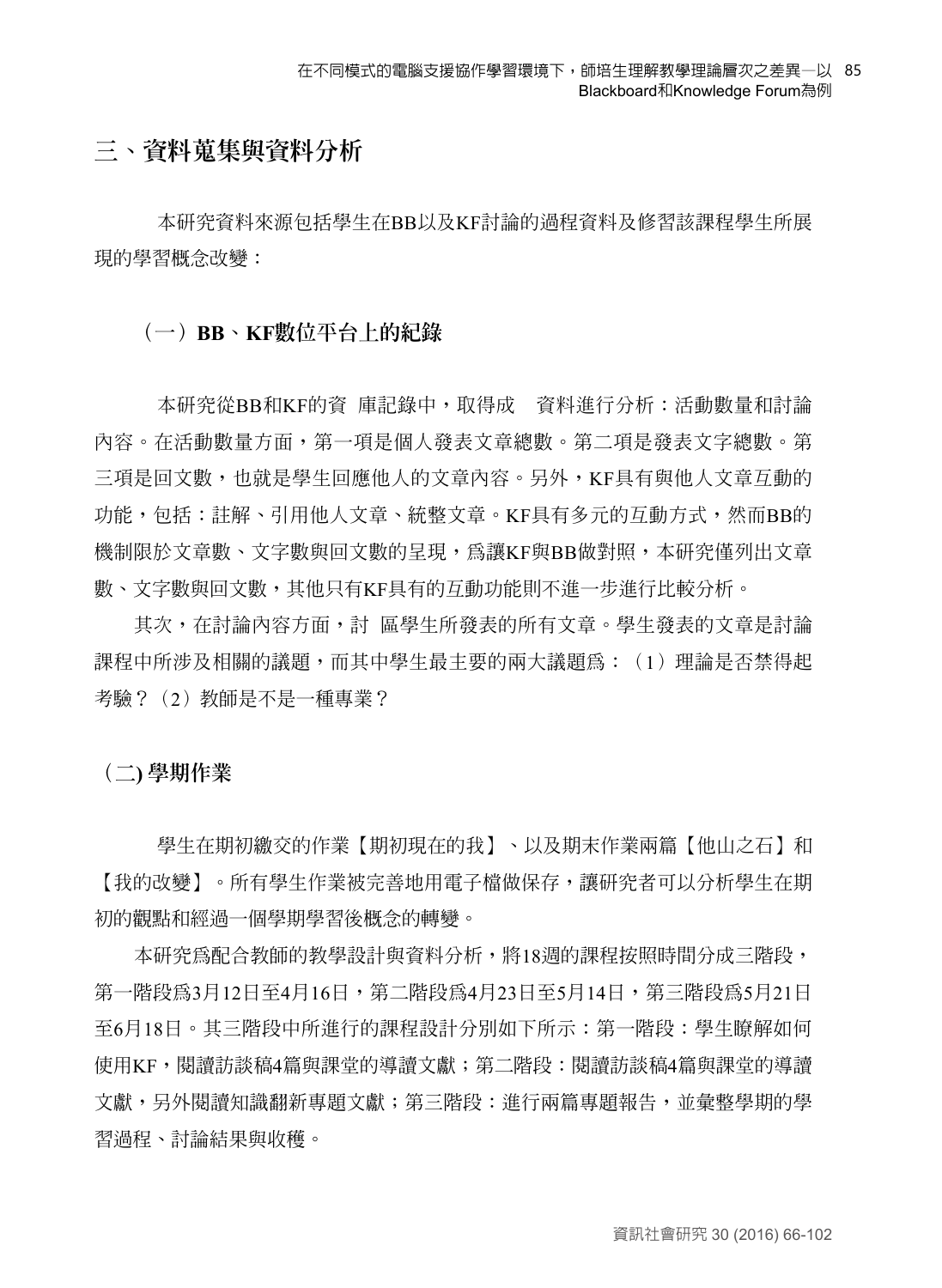資訊社會研究 Journal of Cyber Culture and Information Society

為檢驗學生學習情況的差異,本研究並用量化與質性方法針對下列資料進行分 析,並針對研究結果進行討論。

1. 量化分析:包括描述性統計及單因子變異數分析法(One-Way ANOVA)。

2.質性分析:本研究以開放性編碼(徐宗國,1997)分析整學期學生所發表的文 章,透過反覆閱讀以瞭解學生於課程所討論的文章內容,之後進行二大概念的細部分 類,第一大類為理論與實務間的關係;第二大類為專業與實務間的關係。

主要分析目標是了解經過一個學期的學習後,兩組學生在理論和專業與實務間的 理解是否有差異。為符合研究倫理,以下有關學生姓名部分的資料呈現皆用S01∼S49 表示。師培生於教學平台上的討論進行編碼,首先將學生所討論的內容依據Anderson 和 Krathwohl(2001)的認知層次進行編碼,原認知層次有六個,將表4中的六項認知 層次的記憶/理解為同一類別,分析/評鑑為同一類別,其說明如下:

學生在該課程中以討論「教學理論與教師專業」為主,根據各自所知道/記 憶的教學理論分析討論,即係指「教師從記憶中提取知識,理解教學理論並建立意 義。」因此將記憶/理解兩項合為同一類別;另外,分析/評鑑,其定義為「教師要能 分析理論和實務上的架構,並作判斷。」。本研究應用Bloom的認知理論進行分析, 希望能瞭解經由教學科技的輔助是否有助於學生進行更深入、更高層次的討論。

在內容分析部分,本研究先將學生於KF上討論的內容進行編碼,請另一位研 究員依據同樣的討論內容進行編碼,針對兩位研究員的編碼不一致的部分先經討論, 達成共識後再重新針對同樣的內容進行編碼,其評分者間一致性係數為0.89 (\*\*\* <sup>p</sup> < .001)。詳細分類名稱與學生發文舉例如下表4。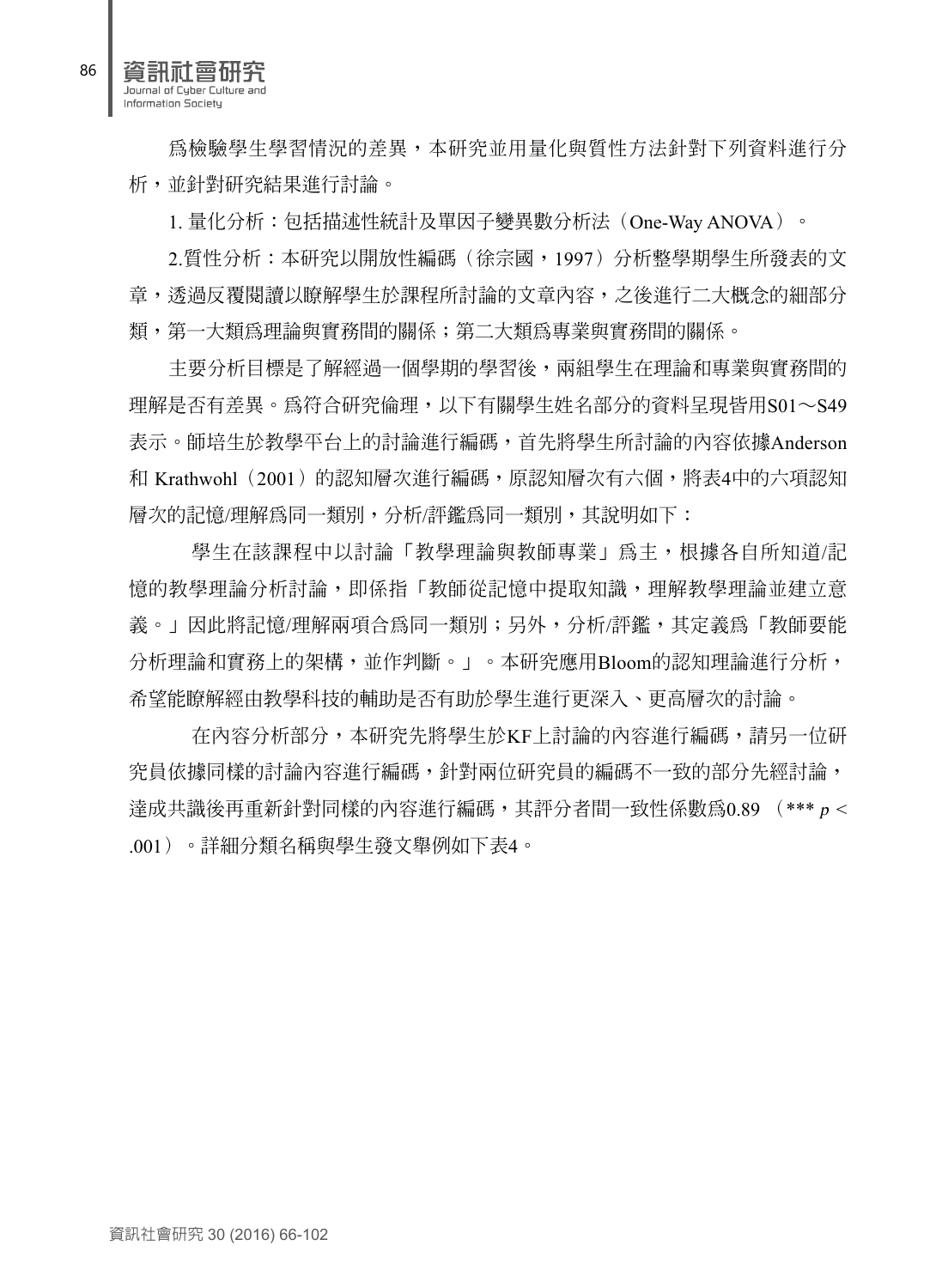| 主要類別                      | 認知層次 | 編碼名稱  | 定義                                  | 學生文章舉例                                                                       |
|---------------------------|------|-------|-------------------------------------|------------------------------------------------------------------------------|
| 教學理論<br>與教學實<br>務間的關<br>係 | 低層   | 記憶/理解 | 教師從記憶中<br>提取知識,理<br>解教學理論並<br>建立意義。 | S01: 教師應該要能理解一些基<br>本理論,像是行為學習理論<br>(促進學生相互模仿、督促,進<br>而互助學習、一起進步。)合作<br>學習等。 |
|                           |      | 應用    | 教師要能夠應<br>用教學理論來<br>解決問題。           | S15:我認為教師要在不同的情<br>況有不同的運用,使理論活化,<br>這才是很好的解決方式。                             |
|                           | 高層   | 分析/評估 | 教師要能分析<br>理論和實務上<br>的架構,並作<br>判斷。   | S29: 經驗和理論這兩者就像是<br>「內功心法 」 一樣,累積足夠的<br>教育理論後,兩者彼此融合,在<br>充分的與經驗相結合。         |
|                           |      | 創造    | 教師要能修正<br>並創造教學理<br>論。              | S19:教師經驗的匯聚,加上自<br>己的反省思考,能夠提供新理論<br>的滋長。                                    |

**表四: 編碼名稱與實例**

## **肆、研究結果與分析**

### **一、BB、KF組小組成員互動情形之差異**

本研究分析兩組學生線上合作學習之平台活動情形與紀錄。分析結果顯示,兩 組學生在平台上的發文之總篇數無顯著的不同 $(F(47,1)) = 3.88, p = .055)$  (BB組  $M = 32.96$ ,  $SD = 8.56$ ; KF組 $M = 38.79$ ,  $SD = 11.96$ ), 顯示兩組學生在兩平台上的活動 總量大致相同。兩組學生發表的文章內容之字數也無顯著差異(F(47,1) = 0.38, p = .543) (BB組 $M = 846.56$ ,  $SD = 307.99$ ; KF組 $M = 800.00$ ,  $SD = 211.85$ ) 。

另外,將BB組學生對他人文章回文和KF組學生對他人文章做建立的次數比較後 發現, BB組在回文次數比KF建立次數多, 達到顯著的不同( $F(47,1) = 5.62$ ,  $p =$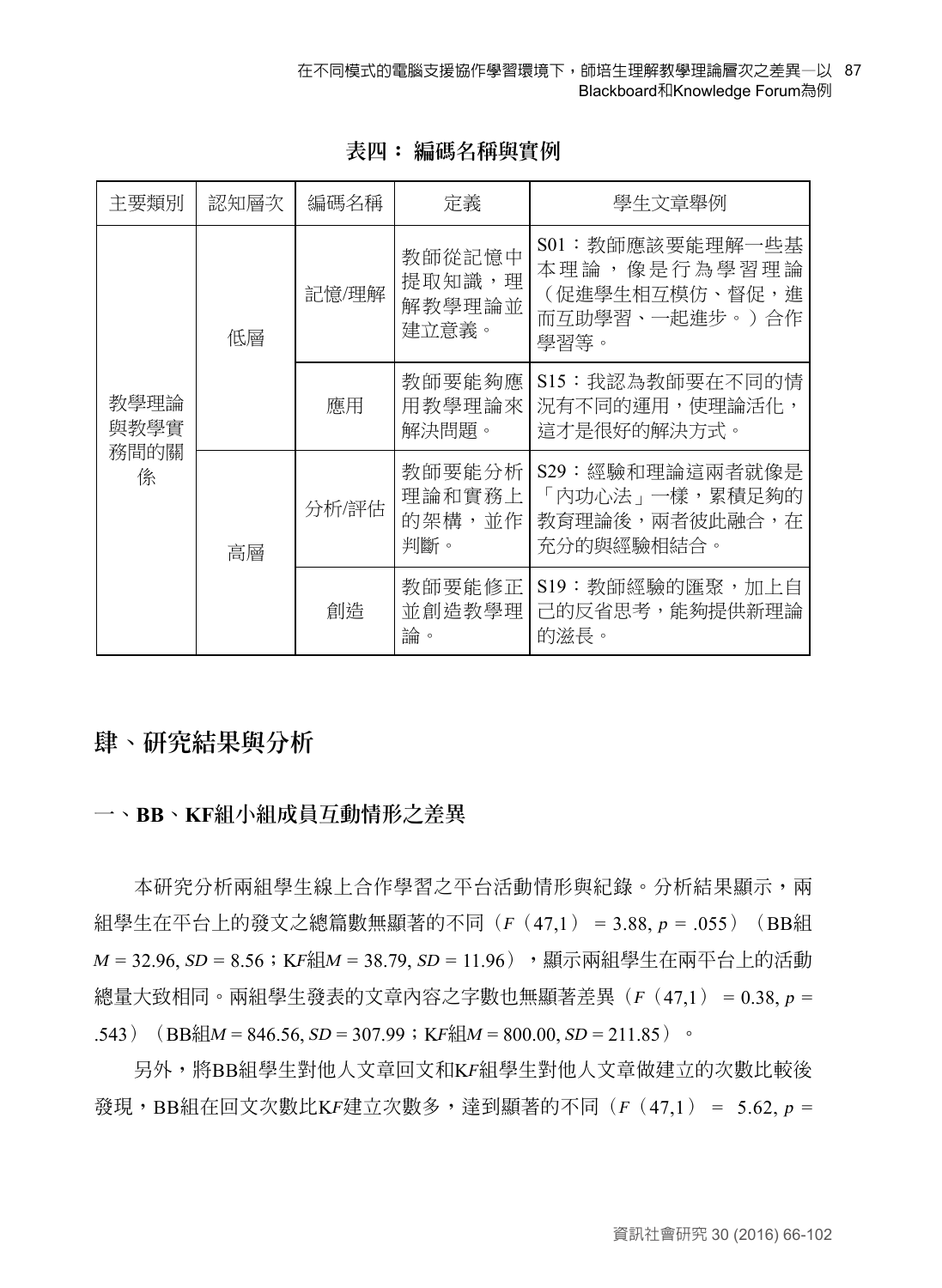.022) (BB組M = 17.56, SD = 9.47; KF組M = 12.29, SD = 5.48)。兩組詳細之比較見 表5。

| 指標      | 指標定義                       |        | <b>BB</b> | KF     | F-value |         |
|---------|----------------------------|--------|-----------|--------|---------|---------|
|         |                            |        | <b>SD</b> | M      | SD      |         |
| 1. 總文章數 | 學生於 BB / KF 上所發表<br>的總文章數。 | 32.96  | 8.56      | 38.79  | 11.96   | 3.88    |
| 2. 總文字數 | 學生於 BB / KF 上所發表<br>的字數總和。 | 846.56 | 307.99    | 800.00 | 211.85  | 0.38    |
| 3.回文數   | 針對他人的文章給與回<br>應。           | 17.56  | 9.47      | 12.29  | 5.48    | $5.62*$ |

**表五: BB和KF兩組學生在教學平台的活動**

 $*_{p}$  < .05

由此可知,兩組學生在同一教師及相同課程與教材設計下,呈現於兩學習平台上 的活動量大致上相同。但是在KF學習環境下,學生則表現出更多的文章上的合作與互 動。研究者推測,產生此結果是因為BB的平台設計上僅提供回文機制,讓學生能對 他人的文章做回應。然而KF學習平台的設計則提供更多元的合作與互動機制,例如可 以對別人文章作註解(annotation)、引用他人的文章(references)、統整文章(rise- $\rm_{above})$  ,KF組的學生在以上與他人文章互動的數目平均數為29.33(SD = 16.26), 由於該部分的平台功能無法與BB組做比較,故以描述性統計呈現。另外,雖然在活動 量上有差異,研究者則更關心,此二組學生在教學理論、與教師專業概念學習上的表 現,有無差異,因此接下來的分析此部分。

資訊社會研究 30 (2016) 66-102

88

資訊社會研究 Journal of Cyber Culture and Information Society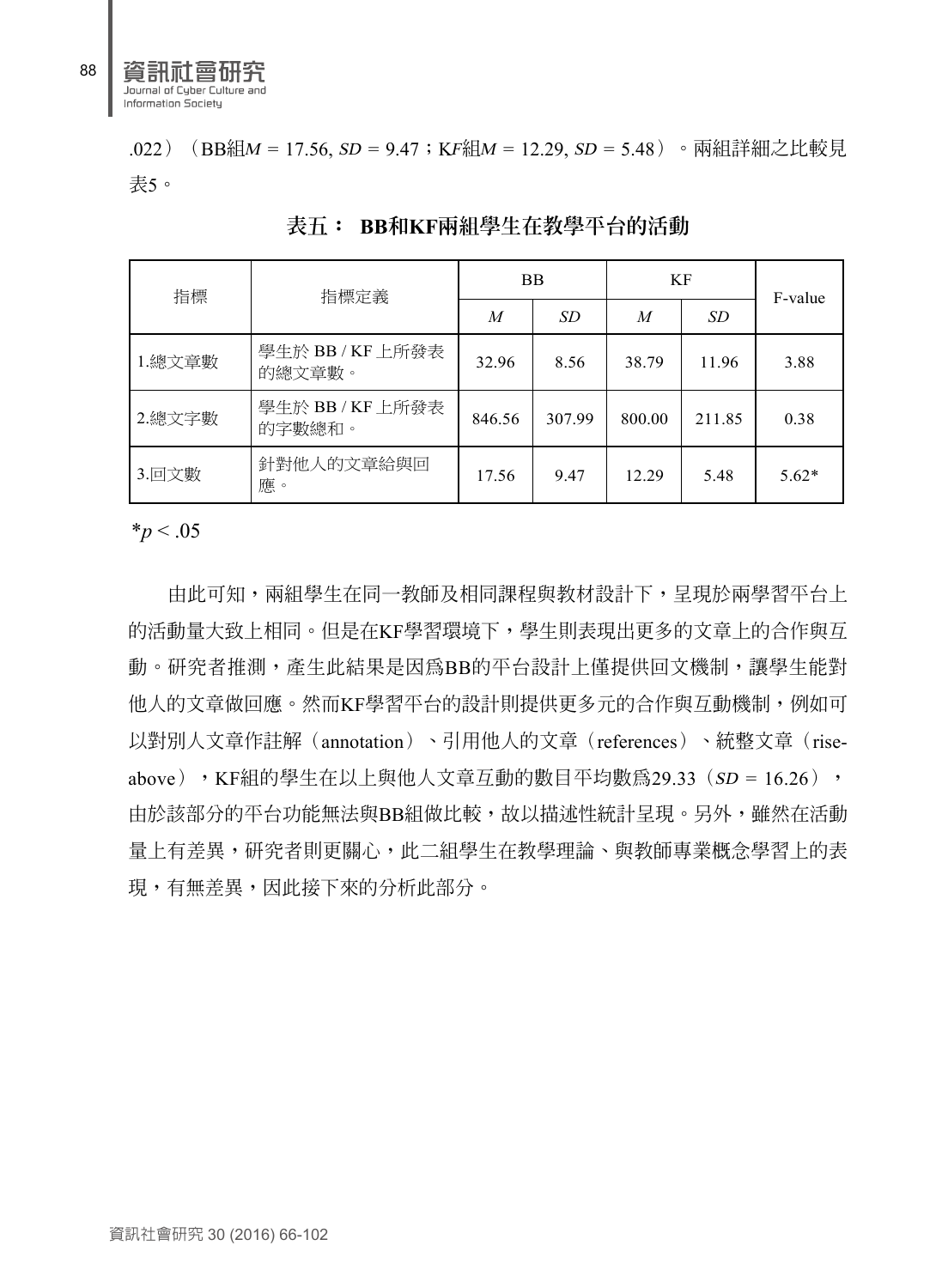#### **二、BB、KF組小組成員在教學理論與教學實務間概念學習之差異**

### **(一)兩組學生在教學理論與教學實務間關係概念學習之差異**

為了進一步瞭解師培生在教學理論與教學實務概念學習上的成長差異,本研究也 分析了學生整學期在BB與KF的線上學習。結果發現KF平台比BB平台更能讓學生展現 高層次的理解。

首先在其本概念層次一、「教師要知道且理解教學理論」(F(47,1) = .22, p = .641) 和二、「教師要能夠應用教學理論」 (F (47,1) = .41, p = .528) 的二項編碼 上,研究發現兩組沒有顯著差異。然而在高階概念層次三、「教師要能分析理論和 實務上的關係」的項目上,兩組的差異則有達到顯著水準;KF平台的效果遠大於BB 平台的效果(F(47,1) = 6.31,  $p = .019$ ),其中BB組:N = 13,  $M = 1.15$ ,  $SD = 1.21$ ; KF組:N = 12, *M* = 2.75, *SD* = 1.91。最後,兩組學生在高階概念層次四、「教師要能 修正、創造教學理論」(F(47.1) = 2.91, p = .102)項目上,兩組則是亦沒有顯著差 異。

|               | BB 理論          |           | KF理論           | F值        |         |
|---------------|----------------|-----------|----------------|-----------|---------|
| 概念層次分類        | $\overline{M}$ | <i>SD</i> | $\overline{M}$ | <i>SD</i> |         |
| 1. 知道且理解教學理論  | 1.77           | 1.30      | 2.00           | 1.13      | 0.22    |
| 2. 應用教學理論     | 0.77           | 0.21      | 1.37           | 0.40      | 0.41    |
| 3. 分析理論和實務間關係 | 1.15           | 1.21      | 2.75           | 1.91      | $6.31*$ |
| 4. 修正、創造教學理論  | 0.60           | 0.17      | 1.31           | 0.38      | 2.91    |

**表六: 教學理論和教學實務間概念的理解**

 $*_{p}$  < .05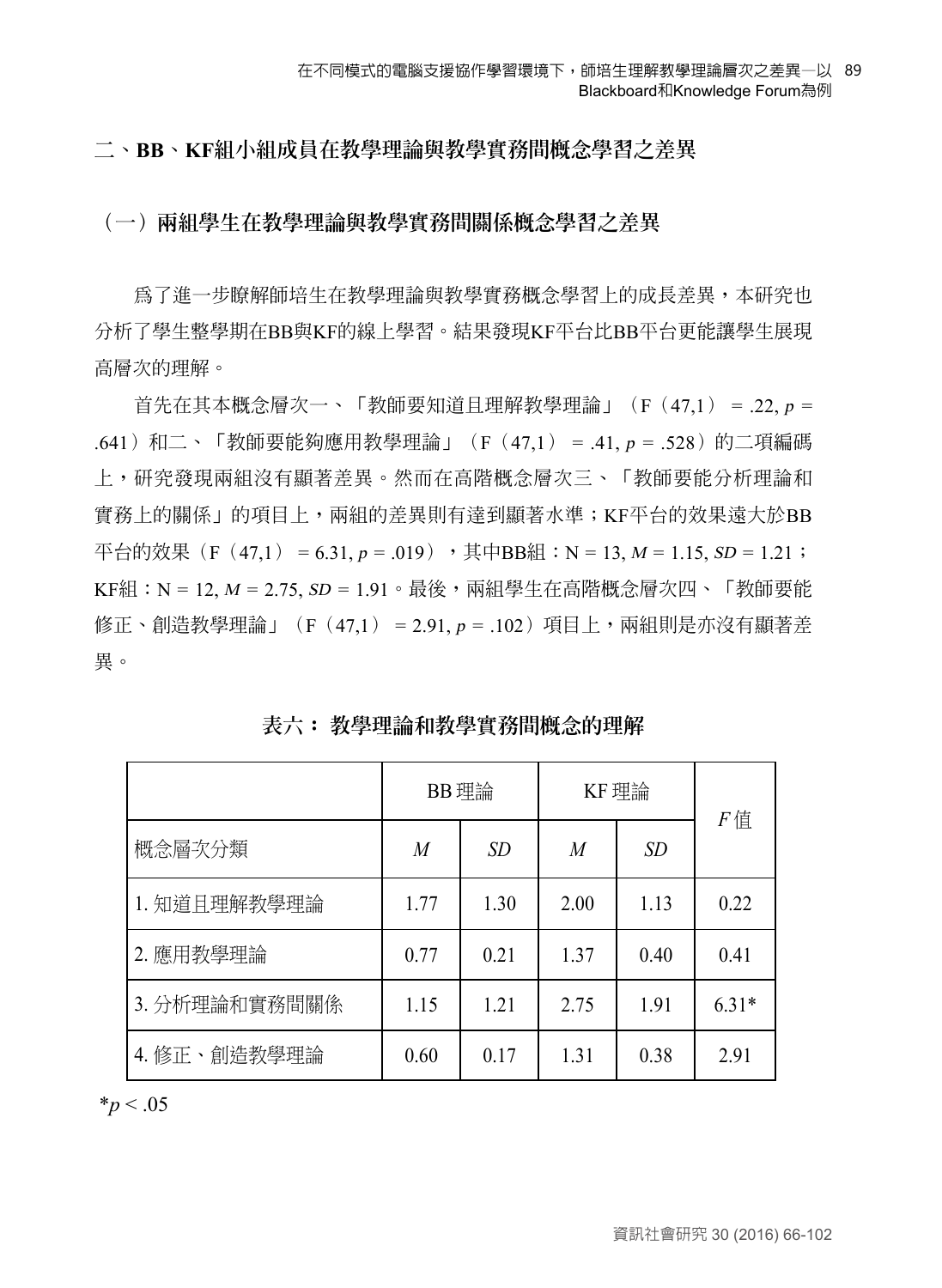

接著,研究者欲了解學生在整學期學生在概念上學習層次的差異,因此將學生在 教學理論與教學實務概念學習,再予以分類「1. 教師要知道且理解教學理論」和「2. 教師要能夠應用教學理論」歸類為低層次的思考,「3. 教師要能夠應用教學理論」和 「4.教師要能修正、創造教學理論」歸類為高層次的思考。並將學生張貼的文章依照 日期的先後順序分成三個階段。

|      |     |      | <b>BB</b> | KF  |     |  |  |
|------|-----|------|-----------|-----|-----|--|--|
|      |     | 低層次  | 高層次       | 低層次 | 高層次 |  |  |
| 第一階段 | 篇數  | 30   | $\theta$  | 42  | 9   |  |  |
|      | 百分比 | 100% | $0\%$     | 82% | 18% |  |  |
| 第二階段 | 篇數  | 24   | 8         | 18  | 18  |  |  |
|      | 百分比 | 75%  | 25%       | 50% | 50% |  |  |
| 第三階段 | 篇數  | 9    | 6         | 7   | 18  |  |  |
|      | 百分比 | 60%  | 40%       | 28% | 72% |  |  |

**表七: 教學理論與教學實務概念層次上的表現**

經由百分比的變化,顯示出兩組學生的討論從低層次認知表現逐漸轉變為高層次認知 表現。首先,KF組在第一階段時,低層次表現比高層次表現多,但是於第二及第三階 段中,低層次表現的次數越來越少,高層次表現越來越多;BB組的表現亦同,其在低 層次表現隨著時間遞減,高層次表現隨時間遞增,只是增加的幅度比KF組小。整體而 言,兩組學生經過在課堂學習,以及平台上的討論,都可幫助在其概念的理解,增加 其高層次思考的表現。

綜上所述,依據Anderson、Krathwohl和Bloom(2001)修定Bloom(1956)等人修訂

90

瓶槽研究 Journal of Cyber Culture and Information Society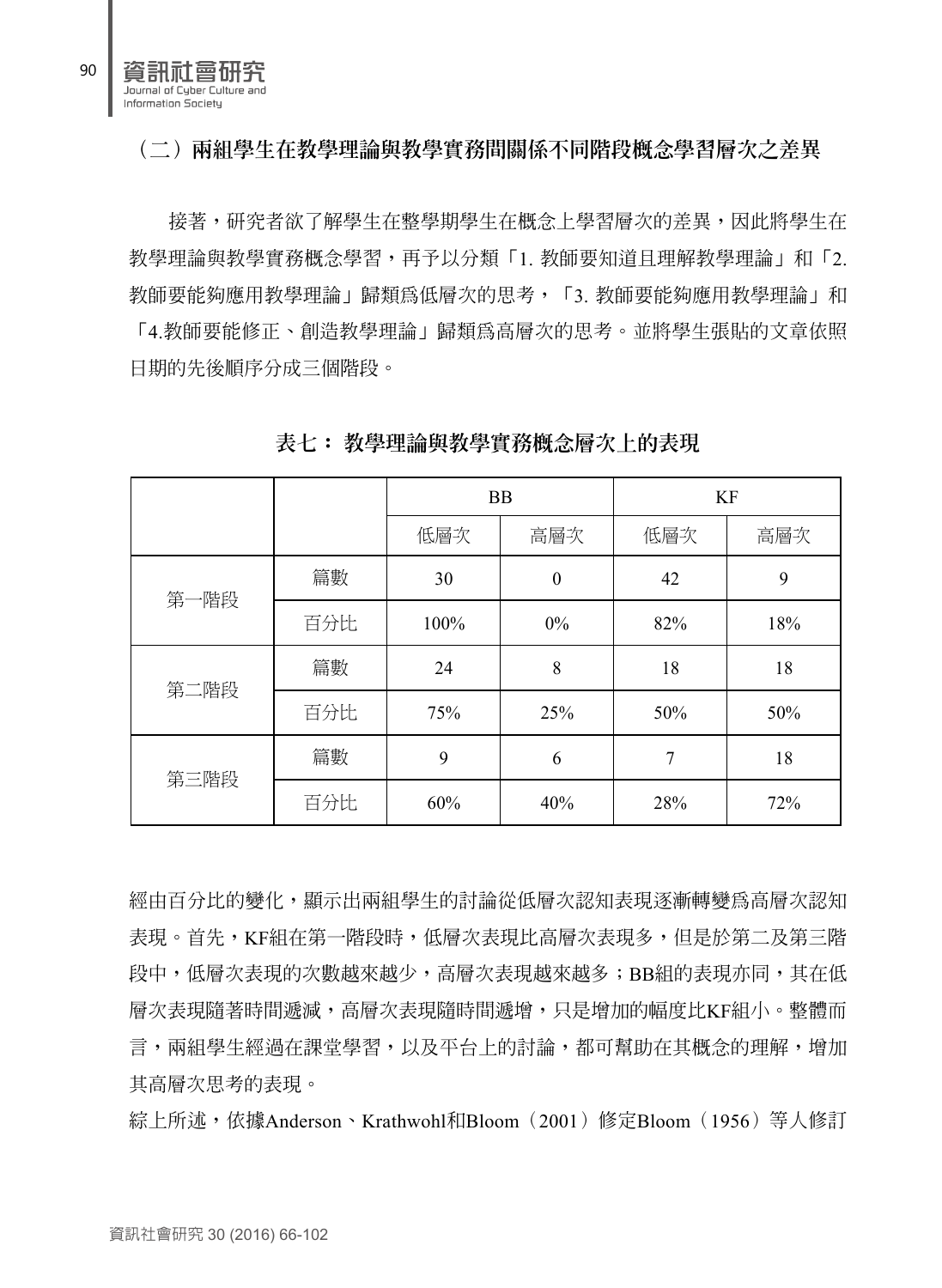的教育目標來判斷,首先,學生在KF平台和BB平台表現隨著時間,高層次認知的討 論比例加重。接著分組討論可發現BB組對於教師理論與教學實務間關係的概念理解 上,呈現比較多低層次的理解面向,即多著重於教師對教育理論的理解和應用;相對 地,KF組學生的討論比較高的比例是教師要能分析教學理論和教學實務之間的關係, 即高層次理解。另外,再根據三個階段兩組學生在高低層次理解的討論狀況,可以 發現KF組的學生討論低層次理解的次數在期末下降,而高層次思考的討論增加,而 BB組卻出現了無法維持在高層次思考的討論之現象。最後,兩組學生在教師應該要 有能修正和創造教育理論的觀念,雖沒有達到顯著水準之差異,然而從結果中亦可以 發現,KF組討論次數比BB多。研究者認為學生有發展此概念的趨勢,但是可能一學 期的時間還不太足夠讓兩組學生完全對於此概念理解。然而,知識創造是資訊社會必 備的能力,也是現在教育上非常注重的教學方向,學者普遍認為學生不該只是被動的 接受知識,更應該主動的去建構、創造知識(Scardamalia, 2006; Paavola, Lipponen, & Hakkarainen, 2004),因此往後研究應加強學生在此概念上的成長情形。

### **三、以一位KF組學生於學習平台上概念成長情形舉隅**

經由上述結果顯示,雖然BB組在回文的數量上比KF組來得多,但是在KF組在與他人 文章合作與互動上的表現,則比BB來得好。此外,經過探討後發現,兩組學生在教 育理論、與教師專業概念上的學習,不管是以整學期小組的討論次數做為比較,或是 以時間做為單位比較,KF組表現都比BB組來的好。因此,為進一步深入了解KF組學 生的學習品質,在此選取一位KF學生(S49)說明他如何經歷四個階段的概念理解層 次,以及學習平台和此學生概念理解上的關係。

 在學期初,KF組大多數的學生,僅使用在KF裡面的回文功能,在當時多數的學生 也呈現較低層次的理解。S49在期初提到之概念分類為「1. 教師要知道且理解教學理 論」。他在所發表的文章中提到,自己還沒真正當老師,所以很難比較「愛的教育」 及「處罰」哪一個比較好,僅藉由老師在課堂上所分享的看法表示贊同,認為教師應 該要能理解處罰未必是不好的方式,其發表的文章如下(4月17日):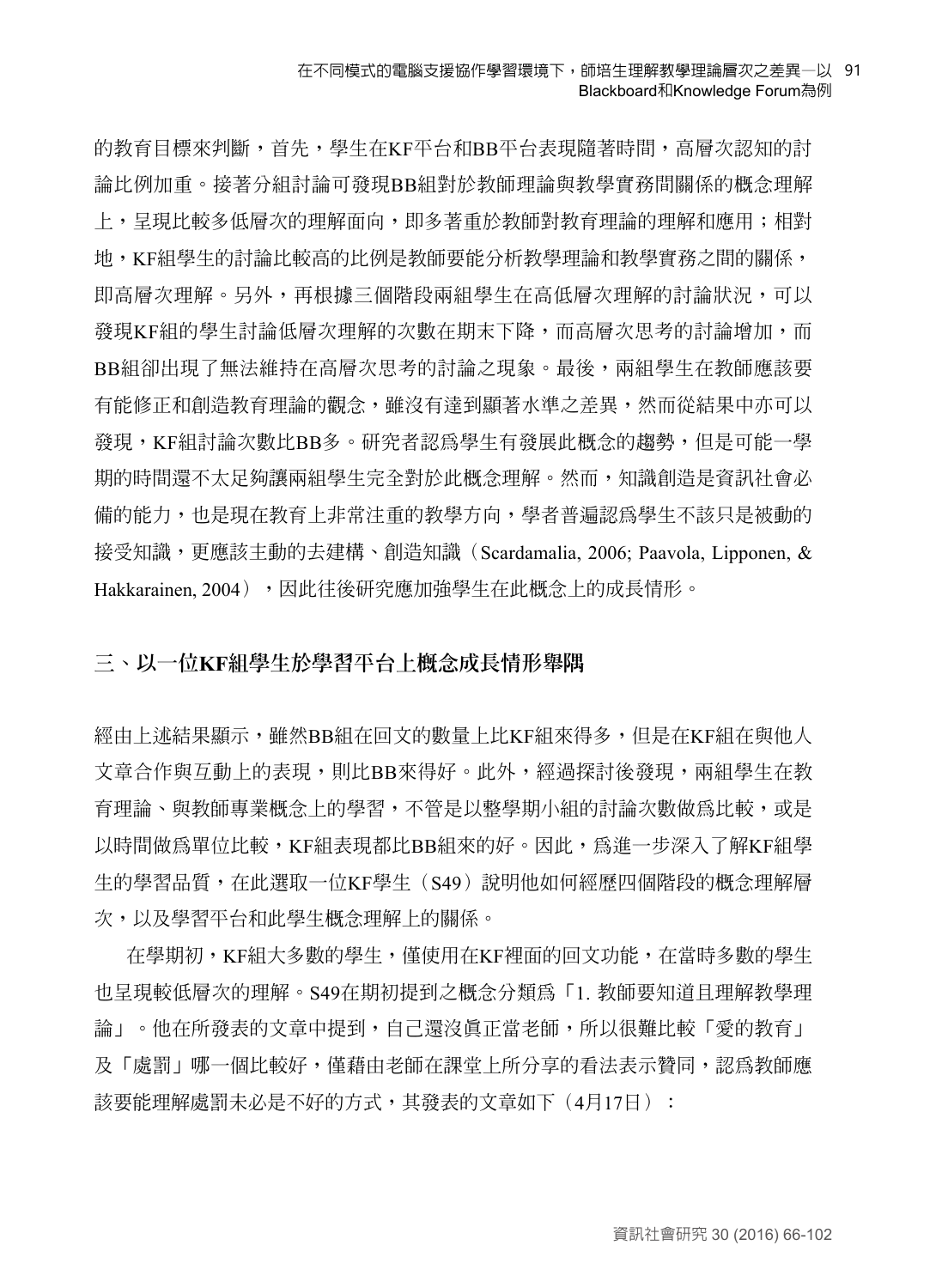航空所 Journal of Cyber Culture Information Society

> S49:老師說出了自己對「愛的教育」及「處罰」的看法,畢竟自己還沒有 真正走校園,所以很難提出自己的見解去說哪一個比較有用,不過看完老 師所說的,我很贊同。愛的教育確實可以培養學生獨立自主,但是效果有 限。願意接受鼓勵的同學當然可以很快就了解老師的用心, 但是對於有些 學生(對鼓勵的話感到不痛不癢的學生)來說,處罰未必是不好的方式, 因為這最直接,和學生最有切身關係,而且我願意相信大部分的處罰都有 好的出發點,如果老師不在乎,那他/她大可不用冒著違背「零體罰」的風 險來教育學生。

> 不管怎麼說,我相信「愛的教育」是利多於弊,但是如果不能在實際的狀 況上發揮功效,就會很可惜,也許愛的教育和適當的處罰並不全然是對立 的,如果可以將這兩種方式運用得宜,應該就會很好抓住學生的心。但是 所謂的運用得宜,想必是要用長時間的親身教學經驗換來的。

接著,經過學習及和老師、同學的討論後,S49漸漸可以說出,概念分類為「2. 教師要能夠應用教學理論」,認為理論就像工具,教學經驗多了之後,就可以運用理 論和經驗來搭配出教師個人的教學實力、風格、和魅力,顯示S49認為,即使在師培 生尚未進入職場前,也可以對教師這一份行業做揣摩,教師應該要運用經驗來增加實 力,與他之前所發表的文章有所不同,而其發表的文章如下(5月7日):

S49:訪談11的p.231中提到「當你教學理論懂得越多,你可以用的工具越 多。你教學經驗越嘗富,你越知道要用哪一種工具,或用哪一些工具配合 起來解決你所遇到的問題。」我覺得這一段話可以說是為理論與經驗之間 的關係下了很好的註解。在過去的幾次討論中,我們似乎都把焦點放在 「理論和經驗哪一個比較重要「或是比較著重在「理論和經驗是不是容易 顧此失彼 的情形,而在這一篇訪談稿中,我們或許可以得到新的思維: 與其去探究哪一個比較重要,不如去了解要如何運用理論和經驗來搭配出 個人的教學實力、風格、和魅力。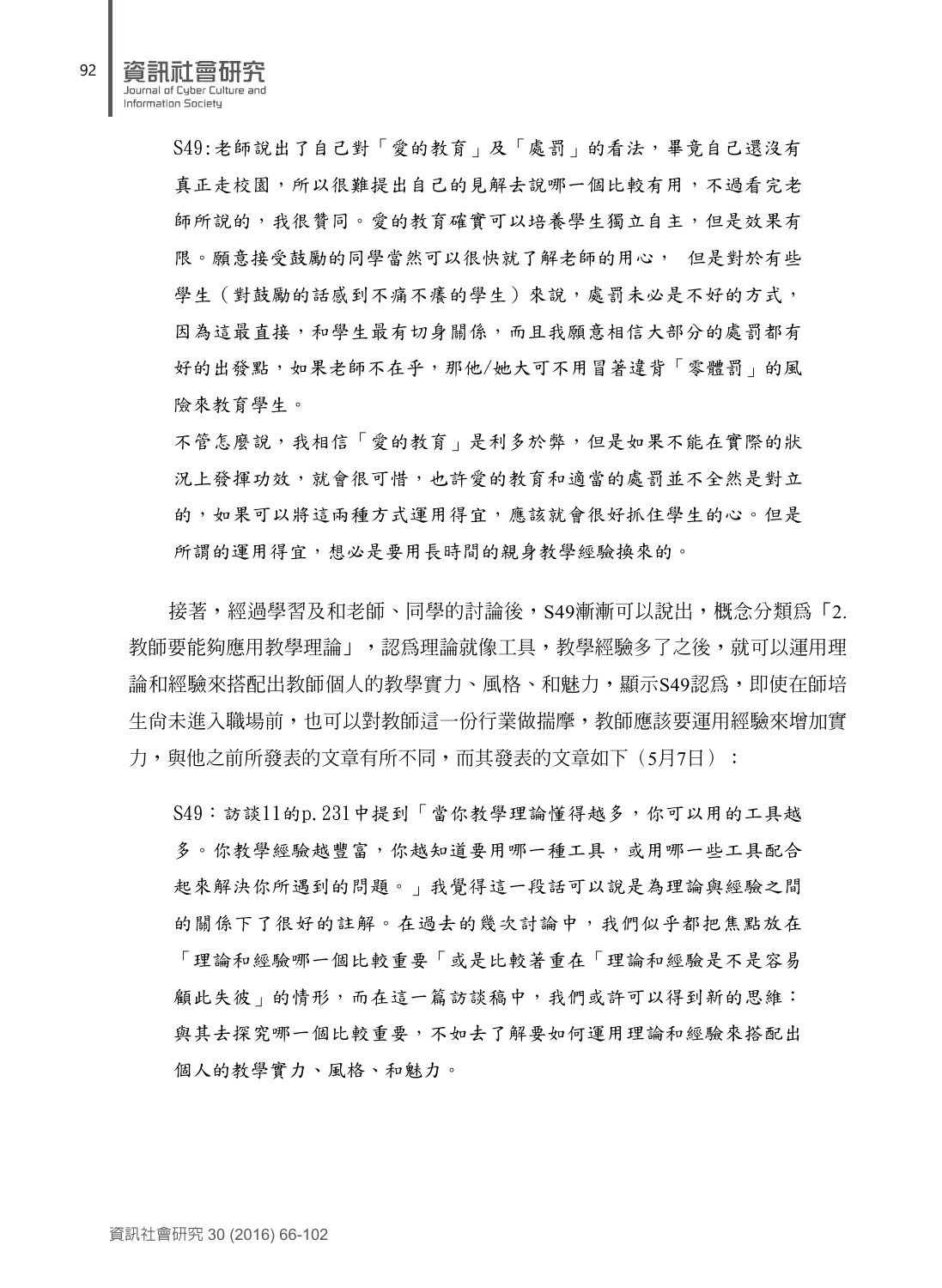在期中時,S49使用KF統整別人文章的功能後,他的文章出現概念分類為「3. 教 師要能分析理論和實務上的關係」的理解。他認為理論是一種概念,也是一個切入 點,可以做為經驗的靠山,認為理論和實務之間要搭橋樑,其發表的文章如下(5月  $18 \boxminus$ ):

S49:綜合這幾篇大家的智慧 我看見共識似乎慢慢達成 理論是一種概念 也是一個切入點,更是為經驗背書的靠山,在形塑和內化理論的過程中, 也許會出現理論和經驗的拉鋸戰,因為這座橋要搭起來真的是不容易,老 師們必須不斷的調整心態,尋求書或是過來人的協助,也要不斷地修正自 己的所知所學才能和現實狀況應對。我覺得這種能力就是一種專業,而理 論在不同的現實情境中一次又一次地受到考驗,然後形成了可以傳承的經 驗,這就是理論值得我們不斷回味的地方,這也是為什麼我們不會把經驗 當成是唯一的葵花寶典一樣。

在概念分類的編碼最高層次為「4.教師要能修正、創造教學理論」,此概念較少 學生提及。過去傳統教學屬於知識接收的學習方式,讓學生對於知識停留在權威性與 僵化的思考中,學習總是接受老師所說。然而,此S49學生對於此概念提出了他的見 解,認為理論本身是一個概念性的骨架,不管如何的被挑戰或是形塑,會使整個骨架 越長越好,所以理論應該要不斷的被形塑,其發表的文章如下(5月24日):

S49: 要先謝謝這幾位同學回應我的文章,也很開心看到大家的知識可以慢 慢的串聯在一起^^,相信我們都認為 「理論需要不斷地被形塑」,這是 一個過程,也是一個讓理論茁壯的方法,如果參考徐同學所提到的概念, 我認為理論本身是一個概念性的骨架,不管如何的被挑戰或是形塑,會使 整個骨架越長越好,就像是大樹幹長出了細小的枝幹一樣,雖然每個人對 小枝幹的詮釋都有不盡相同,但是整個最初概念和想法仍然是當初的那一 個。

或許理論在接受考驗的過程中,會有小枝幹被打斷了,但是這並不會影響 整個骨架,不會影響整棵大樹的成長。綜合范同學所提到的,如果一個理 論真的禁不起考驗,或是隨著時代的不同或是使用者心態的不同而不再適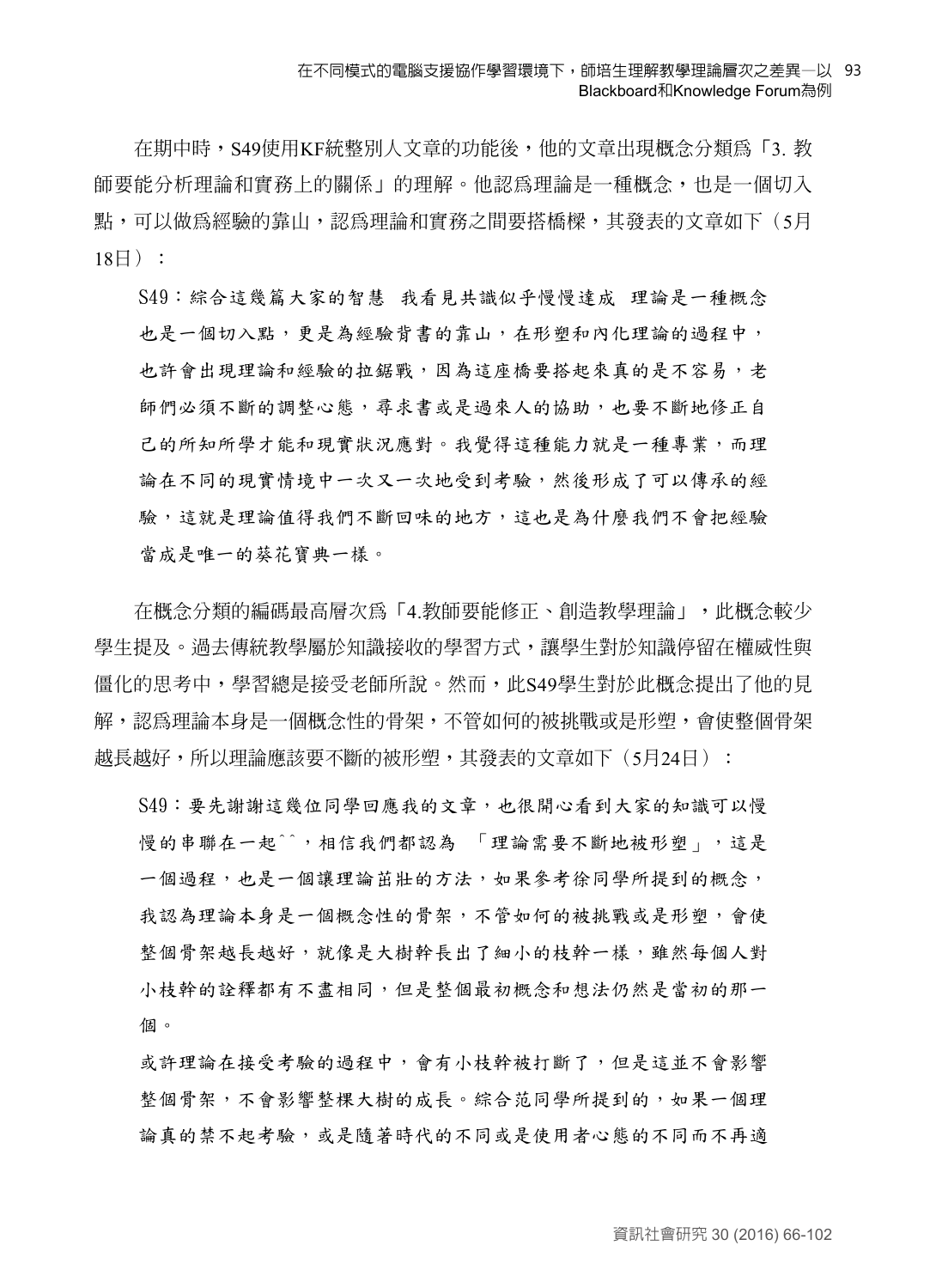航道研究 Journal of Cyber Culture and Information Society

> 用,那這個理論本來就應該被好好地被檢視,如果大家都選擇不要繼續沿 用這個理論那麼也只好淘汰。但是如果因為一個理論被淘汰,就下定論說 這個理論不好,我覺得這對理論來說也不公平,應該是說「不適用」會比 較恰當,因為沒有人可以保證會不會經過不斷的理論形塑之後,原來被認 為不適用或是被淘汰的理論,又變的修剪的很好,並且茁壯成另一顆大 樹,變成當下適用的理論了!

KF平台背後設計的理論是知識翻新,認為學生在知識轉化的過程中,應努力致力 於包含許多原則,可以解釋更多的事實,形成高層次的問題,成為知識翻新者,能夠 跳脫過度簡化或是過度瑣碎的處境,朝向更深入的學習層次(Scardamalia, 2002)。 從S49學生的例子中,可以發現在一個學期藉由課堂的設計及在KF平台上與同學的討 論後,他的學習呈現了概念上的成長轉變,他可以綜合所學與同學間討論後,提出一 個比較高層次的思考。從這個概念轉變的實例,顯示出KF平台所提供的工具,的確能 提供學生知識翻新的機會。

## **伍、討論與建議**

#### **一、討論**

資訊與知 社會的 與網 科技的進步,使整體社會產生巨大的結構變化,各種 產業了產生全新的面貌(Drucker, 1986),學生也需要 多元的能 以因應變局。學 習的模式也不能只僅限於傳統教學方法,必須結合網路等科技支援學習(Kirschner, 2002)。CSCL是一種具有社會性和更具效能的學習模式,已有許多研究結果肯定這 樣的學習方式能有效提昇學生學習成效(Koschmann, 1996)。然而,在臺灣尚未有系 統地探究在CSCL環境下學生概念學習的成效。故本研究以師培生於CSCL環境下對於

「教學理論、教師專業以及教學實務」概念學習的成效為主題,並根據研究結果提出 實務上及研究上的建議,以供未來數位學習平台設計者、教師及研究人員參考。

(一)電腦支援協作式學習環境應發展多元的文章互動機制:首先從表2中可以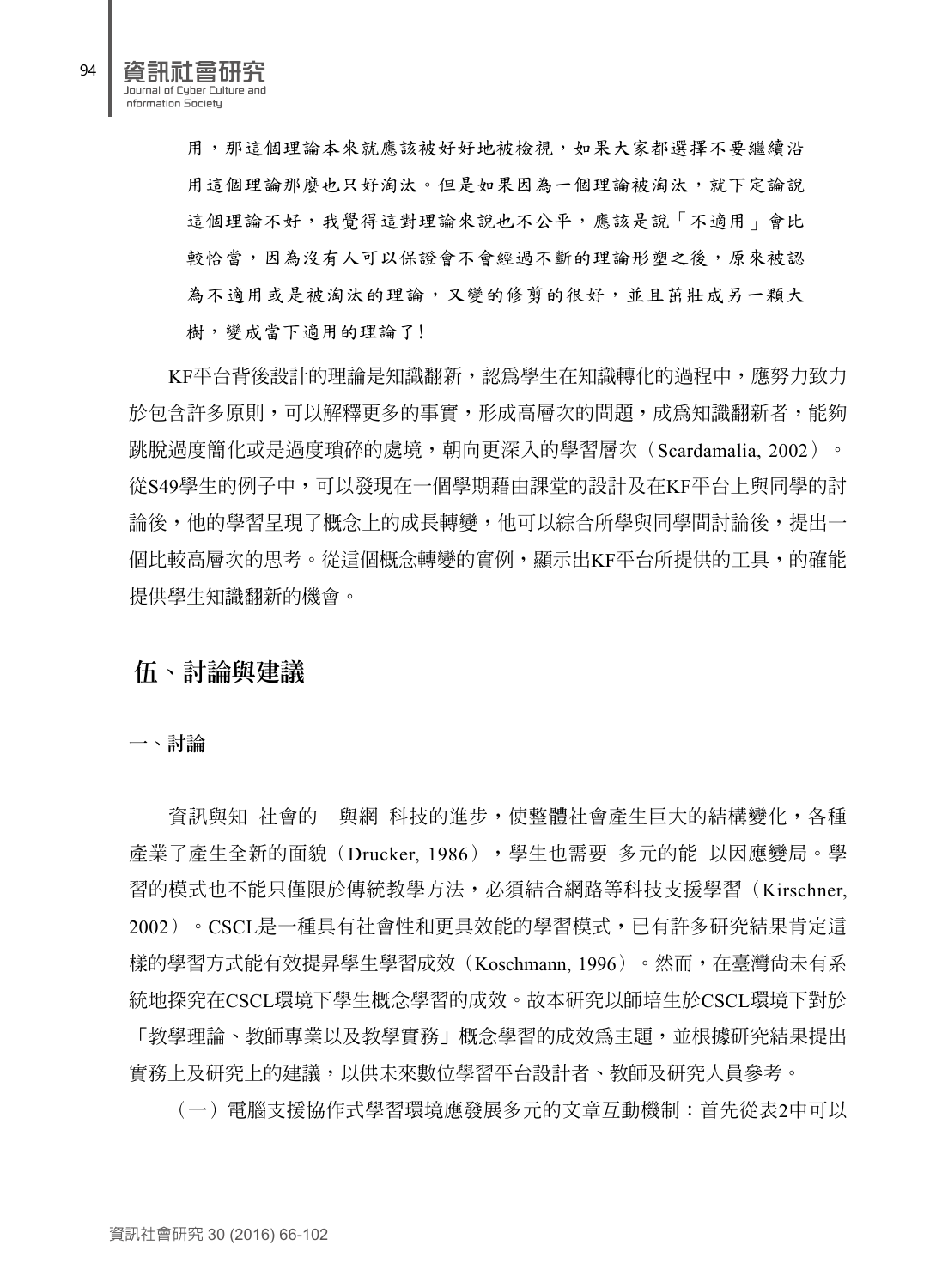瞭解兩種不同的數位平台(BB和KF)有其功能差異。而從表5所呈現的量化分析中也顯 示,學生會受不同平台功能的影響,而有不用的互動結果。其中,BB組學生在回文的 功能上比KF組的學生踴躍,且具有顯著差異。而KF的更多其他平台功能則提供學生 除回文以外的其他互動方式,例如:為他人的文章做註解、參考他人文章、統整文章 等,而這些都有助於想法的討論。這些從表6與表7的結果中即可以看出。例如,在表 6的分析中,KF組的學生在「分析理論與實務之間的關係」比BB組的學生有顯著的表 現,且學生在KF討論的想法所呈現的高層次認知的表現(與低層次相比)其比例逐漸 增加(如表7所示)。總言之,在資訊社會中,運用CSCL能提供師培生互動學習的環 境,以多元的方式進行想法的討論交流,學生能以想法為中心進行知識翻新並呈現較 高層次的認知思考。

國內外許多常見的電腦支援協作式學習環境,對於使用者與他人文章的連結,在 功能上通常只具有「回文」的功能,這樣的設計,從研究結果來看,似乎顯得不太足 夠,若能發展更多元的功能,讓學生與他人文章的連結度更加緊密,利用像是註解、 統整提昇、引用文章等工具,將有助於創造豐富的知識翻新體驗,因此建議數位學習 平台環境能夠發展更多元的文章互動機制。

(二)師培教育應更重視師培生對教學理論與教學實務間關係的理解:從本研 究的結果可知,BB組和KF組的師培生在教學理論和教學實務之間的理解僅在「分析 理論和實務間關係」有顯著差異,在「知道且理解教學理論」、「應用教學理論」、 「修正和創造教學理論」上並沒有顯著差異,表示不同的教學平台設計對於師培生在 教學理論的理解上沒有達到顯著效果,即在運用電腦支援協作環境作為師培生學習、 促進對教學的理解上仍有待加強。

教學應包含融入知識、情意和技能的認知面向,如何讓師培生在進入教學現場 前,能更加瞭解教學理論與教學實務間關係的全貌是刻不容緩的議題。未來建議利用 電腦支援學習環境,增加學生之間討論教學相關議題的機會,讓學生隨時能進行討 論,以增進對教學理論與實務間的理解。

(三)教師選擇使用電腦支援協作學習環境時,應將是否能幫助學生產生高層次 的認知理解做為其中考量:本研究的分析結果發現隨著學期時間的演變,學生BB和 KF組的學生的討論內容經編碼後,低層次的認知思考概念逐漸降低,反之,高層次認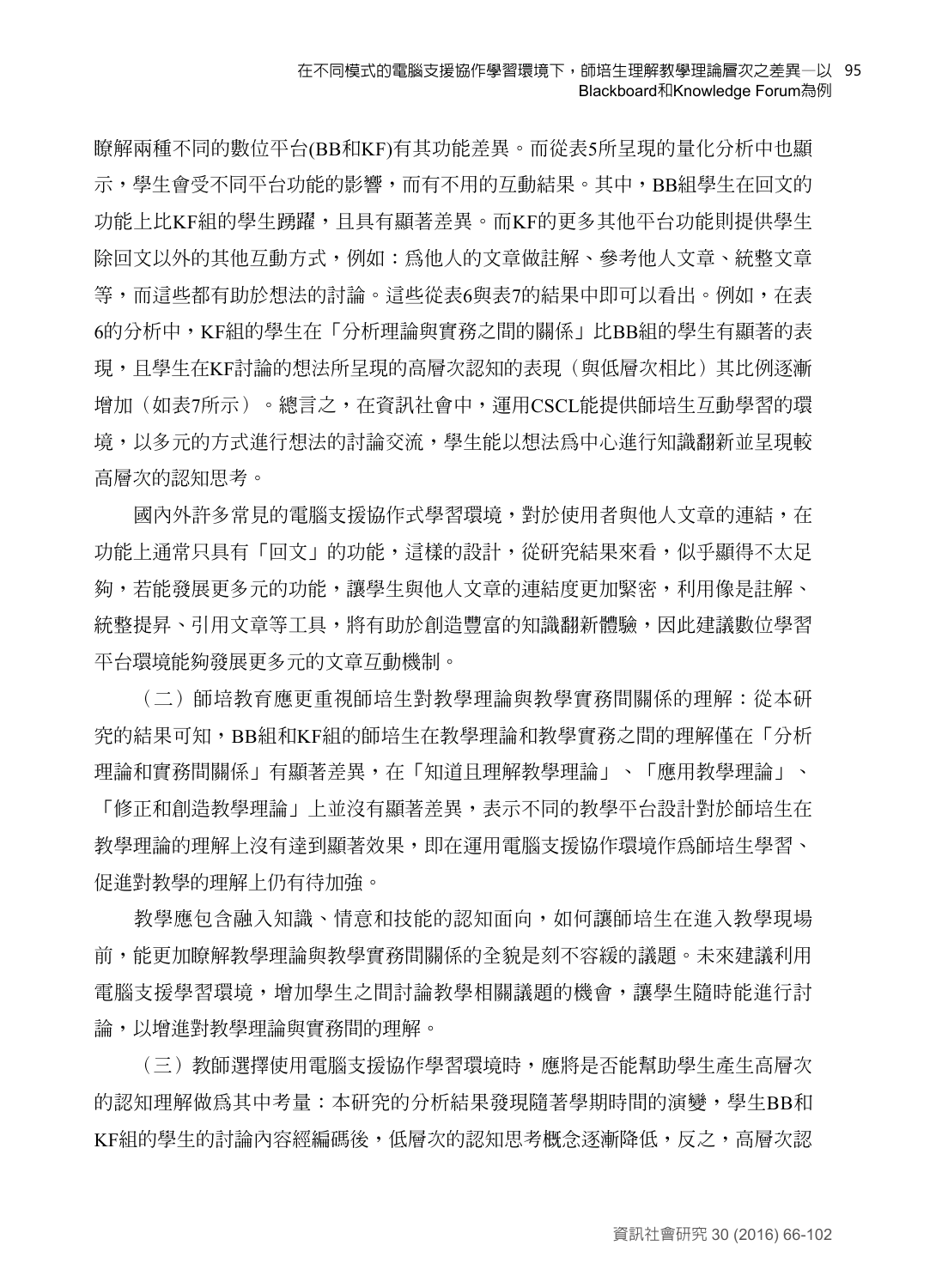資訊社會研究 Journal of Cyber Culture and Information Society

知思考的概念增加。

隨著資訊科技的成熟與網路的普及,電腦支援協作式學習將教學活動引領至更寬 庸的境界。相較於傳統教學活動,雷腦支援協作式學習不受時間和空間的限制,藉由 資訊科技的支援來增進學習者社會互動及促進學習,並在互動過程中逐步形成意義的 共識,促進小組和小組參與者對於意義更加深刻的理解,使得學習變得適性化和彈性 化。然而,科技的進步並非成功的保證,教師是否能夠選擇合適的數位學習平台是關 鍵因素之一。多數教師在選擇數位學習平台時,以教材的管理、平台的便利性做為最 重要的考量因素,較少注意數位學習平台的設計是否有植基於良好的學習理論,否則 僅僅是增加學生在線上合作學習討論,成果可能會和一般在課堂中的傳統學習成果沒 有太大差異,無法發揮電腦支援協作式學習的最佳效用。

本研究結果發現,一個好的電腦支援協作學習環境,可以幫助學生朝向更高層次 的學習,研究中所使用的知識論壇即是依據知識翻新理論的架構進行設計,學生除了 將想法發表於學習平台上,亦可以透過知識論壇上的工具進行互動,此可協助師培生 翻新、精進其既有的知識概念,並利用鷹架的方式引導學生進行思考,以提高學生思 考的認知層次。未來建議除傳統所熟知的教學方法:講授法、分組教學外,可選用適 合的電腦支援學習環境作為學生討論的平台,以增加學生的討論空間並引導學生進行 學習。

(四)教師應幫助學生(包含師培生)發展知識翻新概念:我國自課程改革後, 實施九年一貫及十二年國教課程綱要,重視在教室場域權力下放的教與學,彰顯教 師應該更具有專業自主能力,教師不該侷限於劇本式教學(scripted teaching) (Sawyer, 2004),應該走向更活潑與創新的教學方式。教師的角色同時也漸漸轉變為一種強調社 群合作、集體共構學習的協助者(facilitator),在教學上的信念則逐漸形成一種建構取 向的觀點。因此,建議教師應該協助學生發展知識翻新的概念,跳脫權威性與僵化的 思考,成為未來社會需要的主動知識創造者。

**二、研究限制**

本研究中使用BB和KF作為不同的電腦支援學習環境,讓學生進行教學理論的討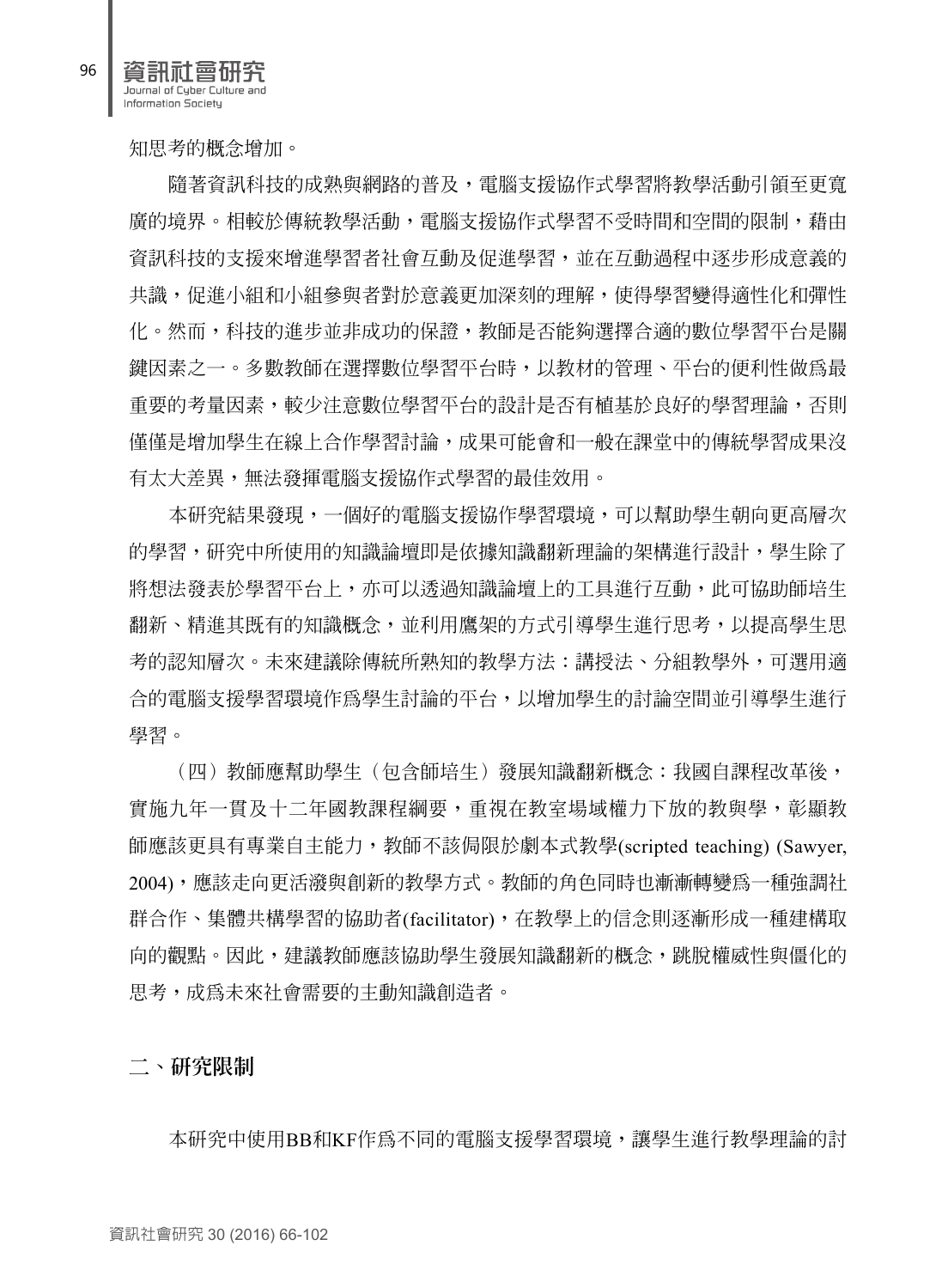#### 在不同模式的電腦支援協作學習環境下,師培生理解教學理論層次之差異—以 97 Blackboard和Knowledge Forum為例

論,並從分析學生的討論內容中瞭解學生在教學理論與教學實務間的理解差異,研究 結果發現學生在兩種不同的電腦支援學習環境下其對高層次的認知理解皆能有所增 加,但在研究設計上未考慮到兩平台之間不同的功能無法做詳盡的比較,且KF是以知 識翻新為原則所設計的平台,故更能徹底實踐知識翻新的進行,未來研究在設計上應 進行更嚴謹的實驗設計,比較兩種不同學習平台的異同,亦或是與其他常用的電腦支 援學習環境做比較,以瞭解不同的電腦支援學習環境對於學生學習的影響。

另外,本研究未針對學生的個人學習風格、行為、特質等其他可能影響學習成效 的因素進行交叉驗證,也未能訪問學生使用BB和KF時的感想進一步的研究,因此無 法得知不同數位學習環境下使用者(學生)使用感受,與其可能影響討論的因素,以 及不同的學習方式或行為可能影響學生使用平台的關係,以進一步驗證不同學習平台 對學生知識理解的影響,建議未來研究應納入討論。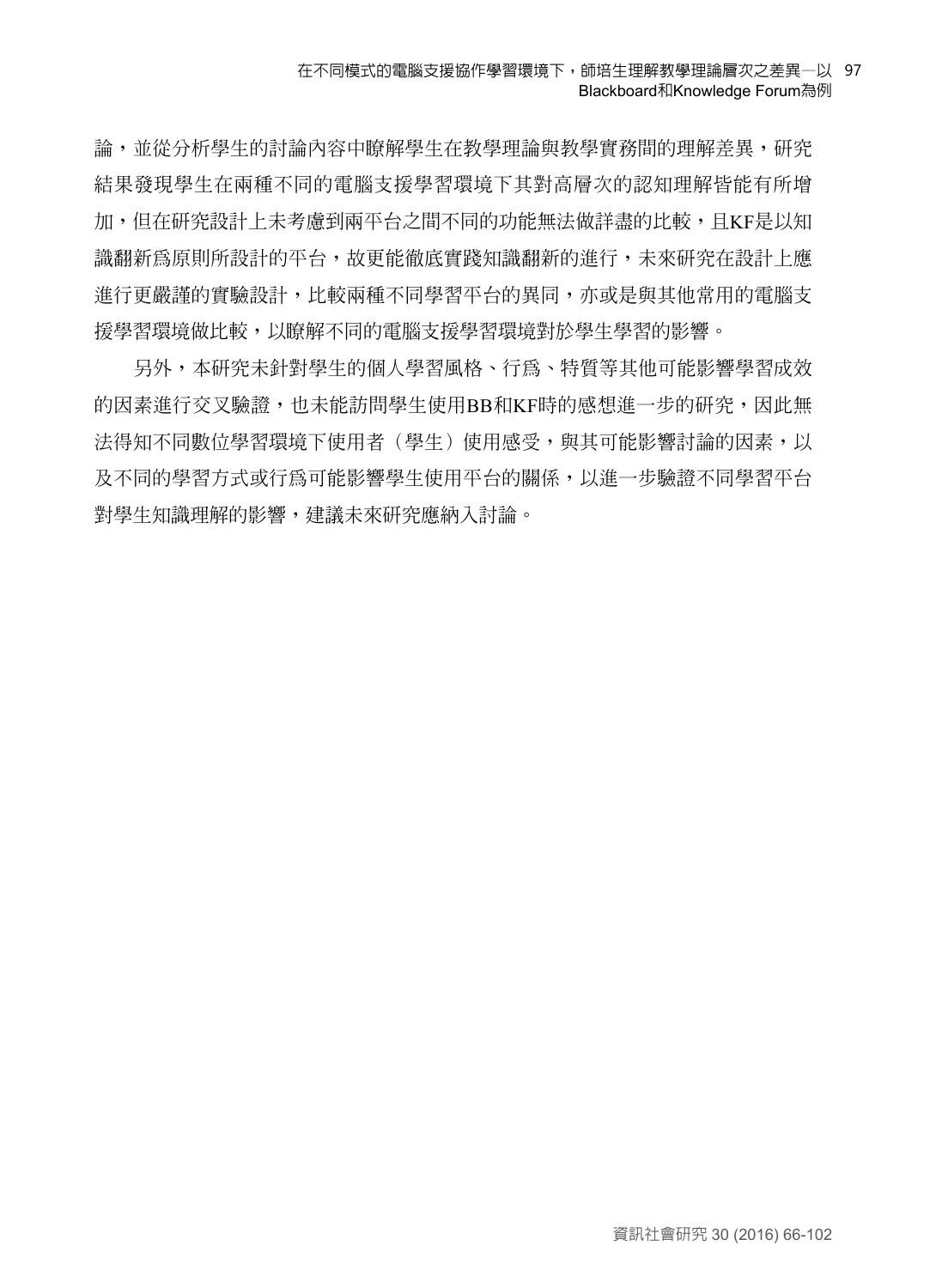資訊社會研究 Journal of Cyber Culture Information Society

# 參考書目

香港教育部(2015)。香港教育部網站。取自http://ite4.fwg.hk:8080/ite4/Chin/content/ files/ITE4/report\_CHI.pdf。 孫志麟(1999)。〈教師自我效能:有效教學的關鍵〉。《教育研究資訊》7  $(6):170-187$ 孫敏芝(2006)。〈實習教師學科教學知識之探討:教學設計與教學實務〉。《教 育研究與發展期刊》2(2):67-92。 徐宗國(譯) (1997) 。《質性研究概 》(原作者: Strauss, A. & Corbin, J.) 。臺 :巨 。(原著出版年:1990) 高強華(2004)。〈當前師資培育的問題與改進〉。《現代教育論壇》11:154- 160。 教育部(2003)。《創造力教育白皮書》。臺北:教育部。 教育部(2008)。《教育部中小學資訊教育白皮書(2008∼2011)》。臺北:教育 部。 教育部(2013)。《教育部師資培育白皮書》。臺北:教育部。 教育部(2014)。《教育部人才培育白皮書》。臺北:教育部。 教育部(2015)。《教育部年度教育施政計畫》。臺北:教育部。 陳易芬(2011)。〈職前教師對師資培育課程與教學的看法與建議〉。《彰化師大 教育學報》20: 21-46。 陳慧芬(2006)。南部師資培育生幽默感、任教內在動機與創意教學態 之相關研 究。屏東國 屏東教育大學教育 政研究所碩士 文。 新加坡教育部(2015)。新加坡教育部網站。取自http://www.moe.gov.sg/media/ press/2008/08/moe-launches-third-masterplan.php。 資訊教育總藍圖(2016)。資訊教育總藍圖網站,取自http://csenet.ice.ntnu.edu.tw/ masterplan/。 葉連祺 (2003) 。〈布魯姆Bloom 認知領域教育目標分類修訂版之探討〉。《教育 研究月刊》105:94-106。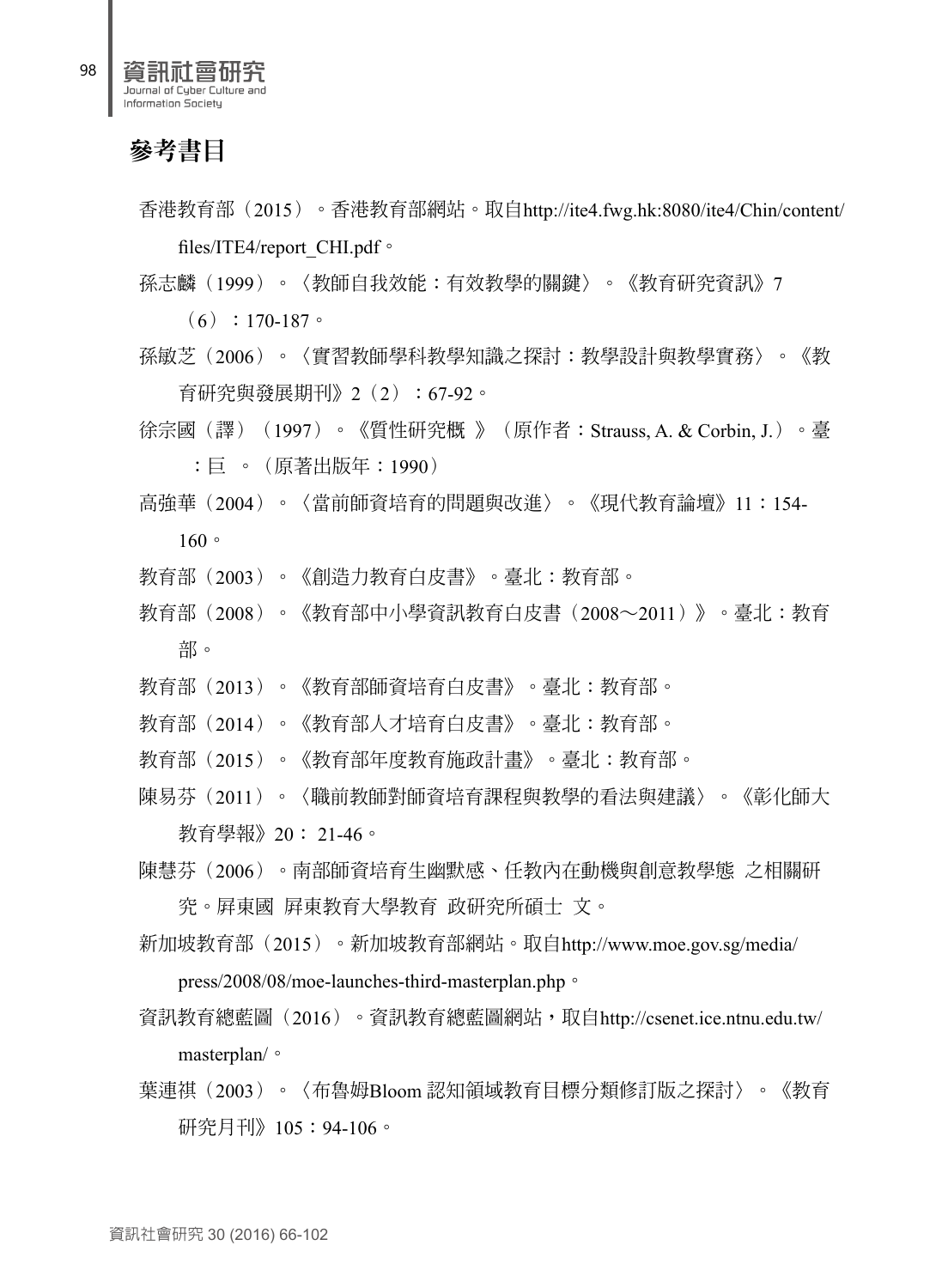- Anderson, L. W., & Sosniak, L. A. (Eds.) (1994). Bloom's taxonomy: A forty-year retrospective. Chicago, IL: The National Society for the Study of Education.
- Anderson, L. W., & Krathwohl, D. (Eds.). (2001). <sup>A</sup> taxonomy for learning, teaching, and assessing: <sup>A</sup> revision of Bloom's taxonomy of educational objectives. New York: Longman.
- Bransford, J. D., Brown, A. L., & Cocking, R. R. (Eds.) (1999). How People Learn: Brain, Mind, Experience, and School. Washington, D.C.: National Academy Press.
- Bloom, B. S. (Ed.) (1956). Taxonomy of educational objectives: The classifcation of educational goals, Handbook I: Cognitive domain. NY: Longman, Green.
- Drucker, P. F. (1986). Innovation and entrepreneurship Practice and principles. NY: Harper Business.
- Duke, D. L. (1990). Setting goals for professional development. Educational Leadership,47(8), 71-76.
- Hascher, T., Cocard, Y., Moser, P. (2004). Forget about theory—practice is all? Stu-dent teachers learning in practicum. Teachers & Teaching, <sup>10</sup>(6), 623-637.
- Hong, H. Y., & Sullivan, F. R. (2009). Towards an idea-centered, principle-based design approach to support learning as knowledge creation. Educational Technology Research and Development, <sup>57</sup>(5), 613-627.
- Hong, H. Y., Scardamalia, M., Messina, R., & Teo, C. L. (2008). Principle-based de-sign to foster adaptive use of technology for building community knowledge. In G. Kanselaar, V. Jonker, P.A. Kirschner, & F.J. Prins (Eds.), International. Per-spectives in the Learning Sciences: Cre8ing <sup>a</sup> learning world. Proceedings of the Eighth International Conference for the Learning Sciences – ICLS 2008, Vol. 1 (pp. 374-381). Utrecht, the Netherlands: International Society of the Learning Sciences, Inc.

Hong, H. Y., Chen, F. C., Chai, C. S., & Chan, W. C. (2011). Teacher-education students' views about knowledge building theory and practice. Instructional Science, <sup>39</sup>(4), 467-482.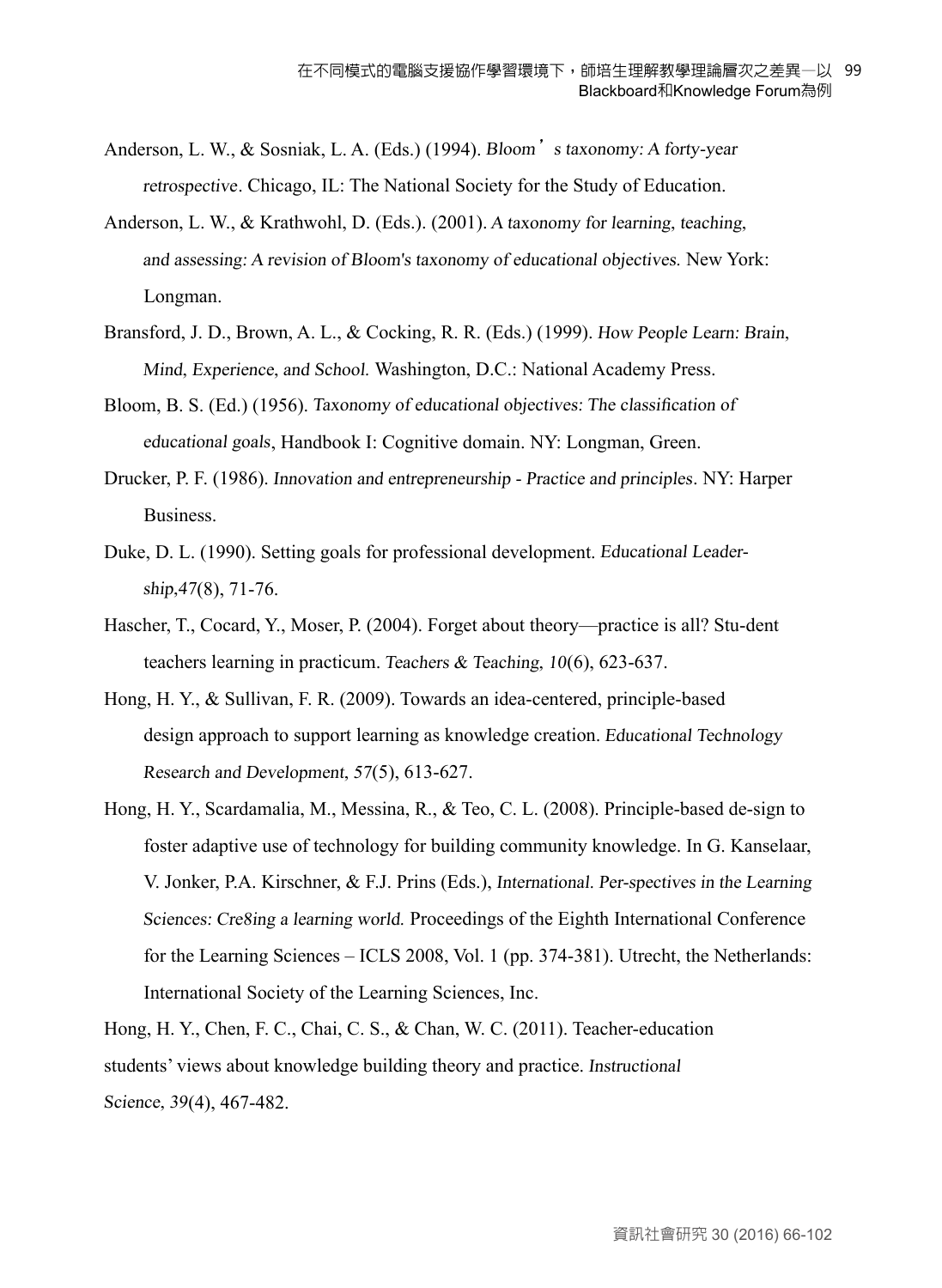- Hong, H. Y., Chang, Y. H., & Chai, C. S. (2014). Fostering a collaborative and crea-tive climate in a college class through idea-centered knowledge-building. In-structional Science, <sup>42</sup>(3), 389-407.
- Hou, H. T. (2011). A case study of online instructional collaborative discussion ac-tivities for problem-solving using situated scenarios: An examination of content and behavior cluster analysis. Computers & Education, <sup>56</sup>(3), 712-719.
- Huitt, W. (2011). Bloom et al.'s taxonomy of the cognitive domain. Educational Psy-chology Interactive. Valdosta, GA: Valdosta State University. Retrieved January 14, 2016, from http://www.edpsycinteractive.org/topics/cognition/bloom.htm
- Itmazi, J. A., & Megías, M. G. (2005). Survey: Comparison and evaluation studies of learning content management systems. Unpublished manuscript.
- Jonassen, D. H. (2000). Computers as Mindtools for Schools: Engaging Critical Thinking (2nd ed.). Upper Saddle River, N.J.: Merrill.
- Kirschner, P.A. (2002). Can we support CSCL? Educational, social and technological affordances for learning. In P. A. Kirschner (Ed). Three worlds of CSCL. Can we support CSCL (pp. 61-91). Heerlen, Open Universiteit Nederland.
- Koschmann, T. (1996). Computer Supported Collaborative Learning: theory and practice of an emerging paradigm. New Jersey: Laurence Erlbaum.
- Korthagen, F. A., Kessels, J., Koster, B., Lagerwerf, B., & Wubbels, T. (2001). Link-ing practice and theory: The pedagogy of realistic teacher education. Routledge.
- Krathwohl, D. (2002). A revision of Bloom's taxonomy: An overview. Theory Into
- Practice, <sup>41</sup>(4), 212-218. Retrieved January 14, 2016, from:
- http://www.unco.edu/cetl/sir/stating\_outcome/documents/Krathwohl.pdf
- NETP (2010).Transforming American Education: Learning Powered by Technology. Retrieved January 12, 2016, from: https://www.ed.gov/sites/default/files/NETP-2010-final-report. pdf

Office of Educational Technology (OET). (2016). National Education Technology

Plan. Retrieved from http://tech.ed.gov/netp/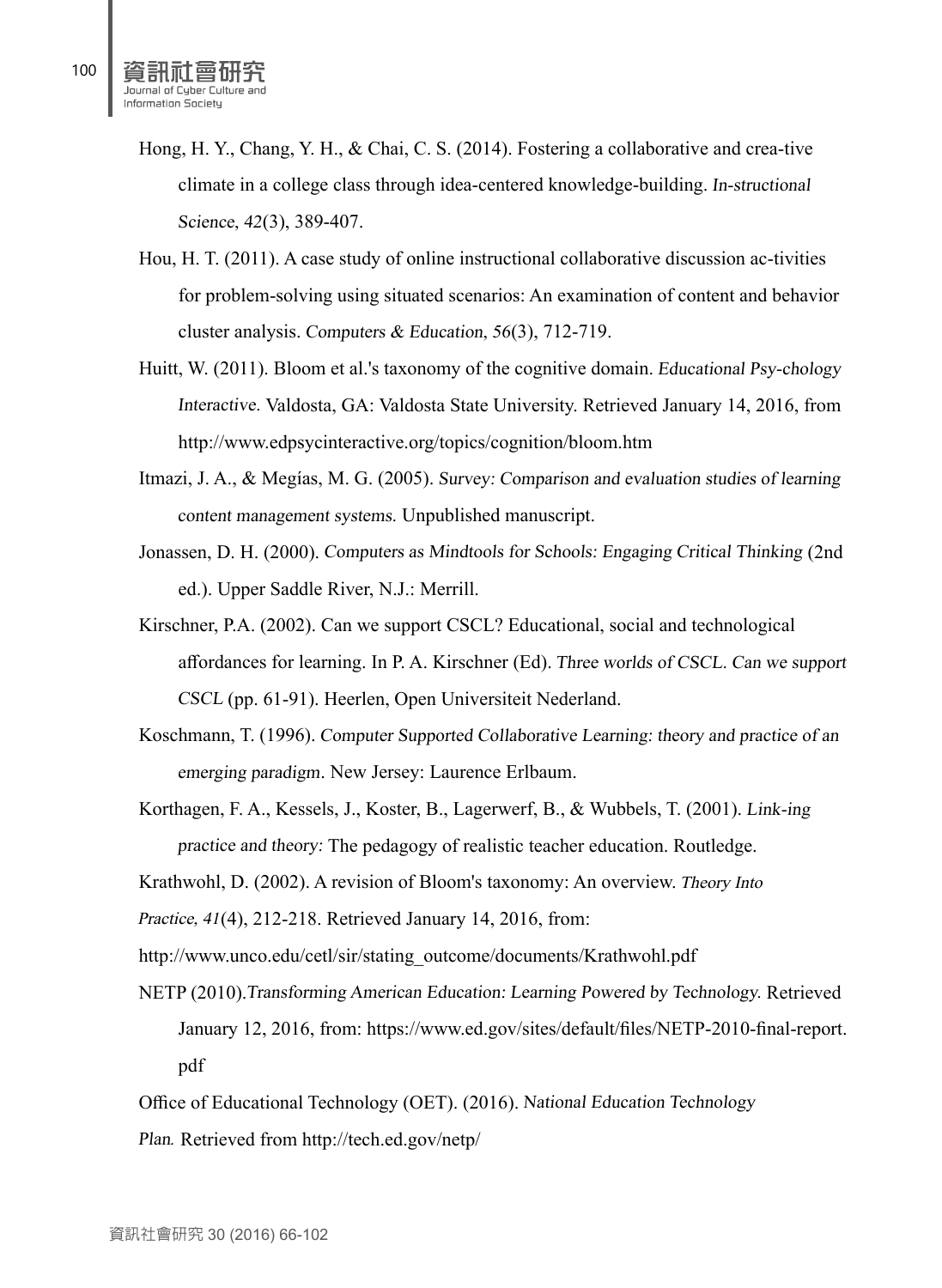- Paavola, S., Lipponen, L., & Hakkarainen, K. (2002). Epistemological foundations for CSCL: A comparison of three models of innovative knowledge communi-ties. In G. Stahl (Ed.), Computer-supported collaborative learning: Founda-tions for <sup>a</sup> CSCL community: Proceedings of the Computer-Supported Collabo-rative learning 2002 Conference (pp. 24-32). Hillsdale, NJ: LEA.
- Paavola, S., Lipponen, L., & Hakkarainen, K. (2004). Models of Innovative Knowledge Communities and Three Metaphors of Learning. Review of Educa-tional Research, <sup>74</sup>(4), 557-577.
- Rhine, S., & Bryant, J. (2007). Enhancing pre‐service teachers' reflective practice with digital video‐based dialogue. Refective Practice, <sup>8</sup>(3), 345-358.
- Sawyer, R. K. (2004). Creative teaching: collaborative discussion as disciplined improvisation. Educational Researcher, <sup>33</sup>(2), 12-20.
- Sawyer, K. (Ed.). (2006). The Schools of the Future. Cambridge handbook of the learning sciences. Cambridge: Cambridge University Press.
- Scardamalia, M. (2002). Collective cognitive responsibility for the advancement of knowledge. In B.Smith (Ed.), Liberal education in <sup>a</sup> knowledge society (pp. 67-98). Chicago: Open Court.
- Scardamalia, M. (2004). CSILE/Knowledge Forum®. In Education and technology: An encyclopedia (pp. 183-192). Santa Barbara: ABC-CLIO.
- Scardamalia, M., & Bereiter, C. (2003). Knowledge building. In J.W. Guthrie (Ed.), Encyclopedia of Education (2nd ed., pp. 1370–1373). New York: Macmillan Reference, USA.
- Scardamalia, M., Bereiter, C., & Lamon, M. (1994). The CSILE project: Trying to bring the classroom into World 3. In K. McGilley (Eds.), Classroom lessons: In-tegrating cognitive theory and classroom practice (pp. 201-228). Cambridge, MA: MIT Press.
- Smart, J. B., & Marshall, J. C. (2013). Interactions between classroom discourse, teacher questioning, and student cognitive engagement in middle school sci-ence. Journal of Science Teacher Education, <sup>24</sup>(2), 249-267.